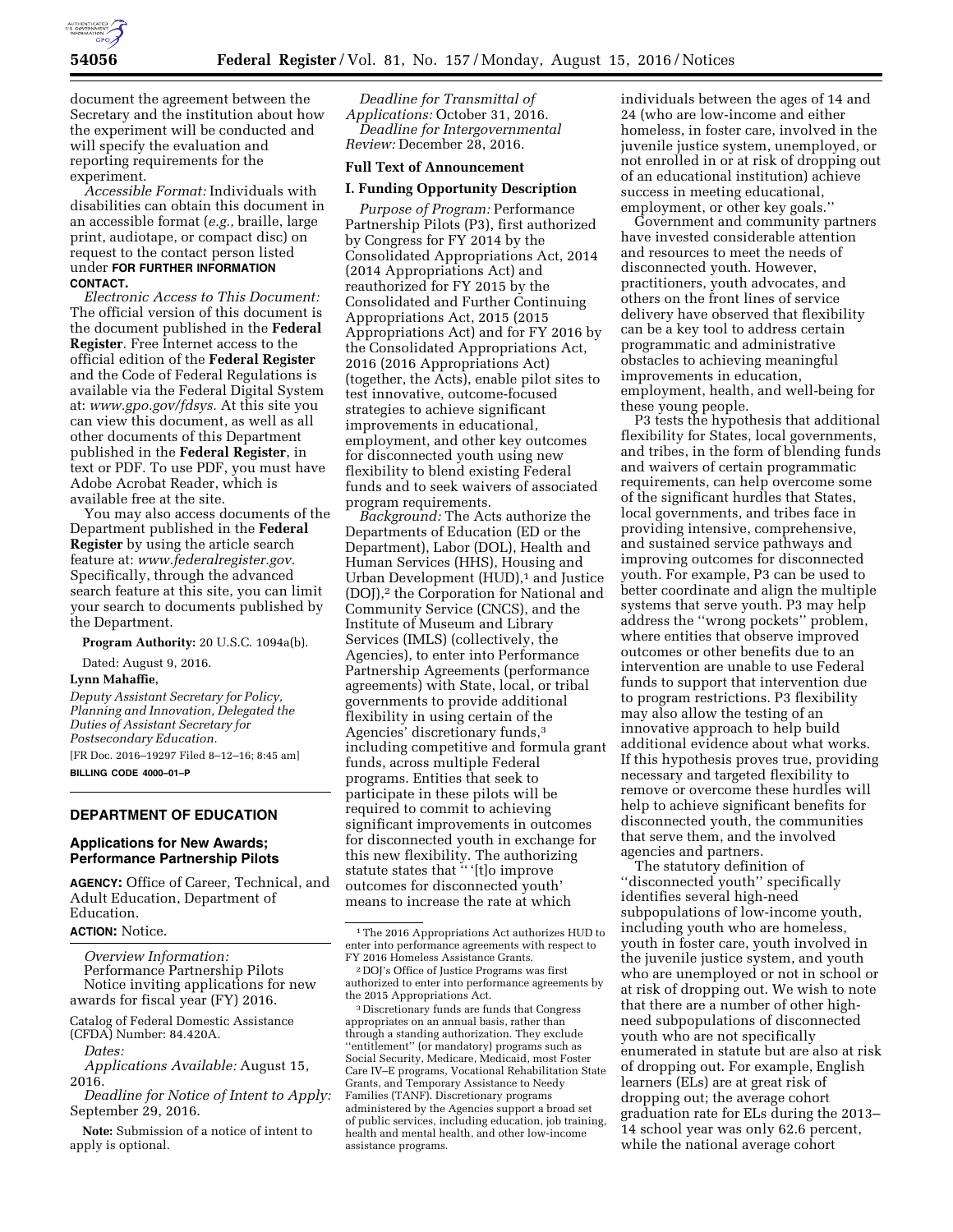graduation rate for all youth was 82.3 percent. Similarly, the average cohort graduation rate for youth with a disability receiving special education and related services under the Individuals with Disabilities Education Act (IDEA) was significantly lower than that of youth who did not receive services under IDEA: 63.1 percent during the 2013–14 school year.4 Immigrants and refugees are another high-need subpopulation at great risk of dropping out. In 2014, the status dropout rate of immigrant youth ages 16 to 24 was 12 percent, compared with 8 percent for children of foreign-born parents, and 6 percent for children with native-born parents.5 Students in foster care also are at great risk of dropping out. A 2014 study that examined crosssectional data on California students who were in foster care at some point during the 2009–10 school year found that the single-year dropout rate for California students in foster care was more than 8 percent, nearly three times higher than the statewide dropout rate (3 percent).6 Applicants wishing to serve a subpopulation of disconnected youth not otherwise named in the statutory definition—-such as the examples above—should consider whether that subpopulation faces an elevated risk of dropping out based on sound research.

#### *FY 2016 Funds*

This notice invites applications for a third round of pilots as authorized by the 2016 Appropriations Act. That act extended the P3 authority to allow pilots to blend and/or seek waivers under eligible FY 2016 funds from programs at ED, DOL, HHS, CNCS, IMLS, HUD, and DOJ.

#### *Homeless Assistance Act Grants*

The 2016 Appropriations Act authorizes the inclusion in P3 of McKinney-Vento Act Homeless Assistance Grants administered by HUD, including the Continuum of Care (CoC) Program and Emergency Solutions Grant Program (ESG), in up to 10 CoCs. The CoC Program is designed to assist individuals (including unaccompanied

youth) and families experiencing homelessness and to provide the services needed to help such individuals move into housing, with the goal of long-term stability.7 In local communities, the group tasked with carrying out the responsibilities of the CoC Program for a defined geographic area, including ensuring that all resources used to prevent and end homelessness within that geographic area are allocated strategically, is called the CoC. This group consists of a coalition of community stakeholders with an interest in preventing and ending homelessness.

The Agencies expect that pilots that include Homeless Assistance Grant funding will include their local CoC's input and engagement in identifying gaps and needs in the community for housing and serving disconnected youth experiencing homelessness. The Agencies further expect that the pilots will address these CoC-identified needs and that the CoCs will have approved the use of grant funds for this purpose.

#### *Absolute Priorities*

For purposes of this competition, absolute priorities create separate categories for scoring and considering applications. Applicants must select one of these absolute priorities. Because a diverse group of communities could benefit from P3, we include absolute priorities for applications that propose to serve disconnected youth in one or more rural communities only (Absolute Priority 2), applications that propose to serve disconnected youth in one or more Indian tribal communities (Absolute Priority 3), and applications that propose to serve disconnected youth in other communities (Absolute Priority 1). P3 is intended, through a demonstration, to identify effective strategies for serving disconnected youth. We are aware such strategies may differ across environments and wish to test the authority in a variety of settings.

In this FY 2016 competition, we are also including an absolute priority for communities that have experienced recent civil unrest (Absolute Priority 4), consistent with requirements of the 2016 Appropriations Act. Though the economy has recovered strongly in many places, many communities continue to struggle with high youth unemployment, low graduation rates, and crime. These and other continuing challenges can manifest in different instances of civil unrest, such as large protests or instances of civil disobedience, increases in self-directed or interpersonal violence in concentrated areas, or civic disorder prompted by a public health emergency.

In response to the priority, an applicant should describe the instance(s) of civil unrest, including (1) a description of the civil unrest that occurred in the community or communities it intends to serve; and (2) the date or dates the civil unrest occurred. We include this priority in the FY 2016 P3 competition in the hopes that P3 flexibilities, including waivers and the blending of funds, will empower communities to improve educational and employment outcomes for disconnected youth in these communities. Under 34 CFR 75.105(c)(3) we consider only applications that meet Absolute Priority 1, 2, 3, or 4.

#### *Competitive Preference Priorities*

Competitive preference priorities allow applicants to receive extra points for satisfying certain criteria.

#### *Competitive Preference Priority 1*

In addition to the absolute priorities, we also include four competitive preference priorities. We include a competitive preference priority for projects that are likely to result in significantly better educational or employment outcomes for those disconnected youth who are neither employed nor enrolled in education and who also face significant barriers to accessing education and employment. Involvement with the justice system is an example of a significant barrier to education and employment for youth who are neither employed nor enrolled in school. Many youth involved with the justice system face significant barriers to accessing the education and training they need to achieve independence and reintegrate into the community because the education and training available to them through correctional facilities, as well as upon release, often does not meet their needs.8 For older youth involved with the adult criminal justice system, having a criminal record can severely limit the ability to secure employment.9 Reconnecting these young people to education and employment is a national imperative, and including this priority as a competitive preference priority will create incentives for applicants and

<sup>4</sup>EDFacts/Consolidated State Performance Report, School Year 2013–14. Retrieved from *nces.ed.gov/ ccd/tables/ACGR*\_*RE*\_*and*\_*characteristics*\_*2013- 14.asp*.

<sup>5</sup>Child Trends Data Bank (2015). High School Dropout Rates. Retrieved from *[www.childtrends.org/wp-content/uploads/2014/10/](http://www.childtrends.org/wp-content/uploads/2014/10/01_Dropout_Rates.pdf)*

*<sup>01</sup>*\_*Dropout*\_*[Rates.pdf](http://www.childtrends.org/wp-content/uploads/2014/10/01_Dropout_Rates.pdf)*. <sup>6</sup> Wiegmann, W., et al. (2014). The Invisible

Achievement Gap Part 2: How the Foster Care Experiences of California Public School Students Are Associated with Their Education Outcomes. Retrieved from *[www.stuartfoundation.org/wp](http://www.stuartfoundation.org/wp-content/uploads/2016/04/IAGpart2.pdf)[content/uploads/2016/04/IAGpart2.pdf](http://www.stuartfoundation.org/wp-content/uploads/2016/04/IAGpart2.pdf)*.

<sup>8</sup>See, for example, Juvenile Justice Students Face Barriers to High School Graduation and Job Training (2010). Report No. 10–55. Tallahassee, FL: Office of Program Policy Analysis and Government Accountability, the Florida Legislature. Retrieved from: *[www.oppaga.state.fl.us/MonitorDocs/Reports/](http://www.oppaga.state.fl.us/MonitorDocs/Reports/pdf/1055rpt.pdf) [pdf/1055rpt.pdf](http://www.oppaga.state.fl.us/MonitorDocs/Reports/pdf/1055rpt.pdf)*.

<sup>9</sup>See, for example, Pager, D.P. and Western, B.(2009). Investigating Prisoner Reentry: The Impact of Conviction Status on the Employment Prospects of Young Men: Final Report to the National Institute of Justice. Document No. 228584. Retrieved from: *[www.ncjrs.gov/pdffiles1/nij/grants/228584.pdf](http://www.ncjrs.gov/pdffiles1/nij/grants/228584.pdf)*.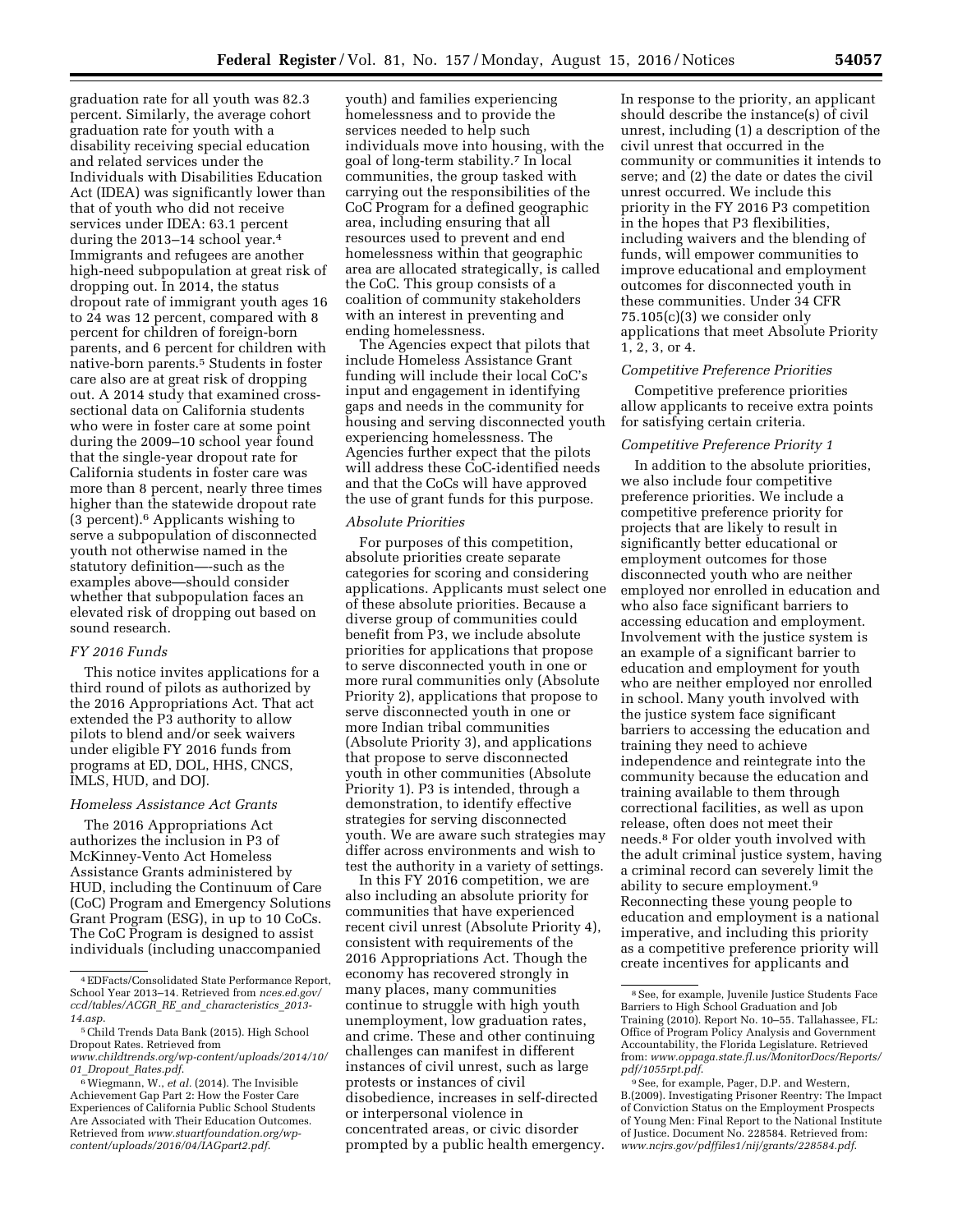communities to design projects to serve this hard-to-reach population.

## *Competitive Preference Priority 2*

We include a competitive preference priority for projects that provide all disconnected youth served by the project with paid work-based learning opportunities because addressing the employment needs of disconnected youth is critical to improving their wellbeing and preparing them for lives as productive adults. We note as well that new evidence indicates that the benefits of work-based learning opportunities extend beyond improving the employment outcomes of youth. A recent evaluation of the summer work and learning opportunity program offered by New York City for youth ages 14 through 21, which selected participants using a randomized lottery, found that, within five to eight years after participation, the incarceration and mortality rates of participants were significantly lower than those of their peers who were not selected to participate in the program.10 For youth who are not enrolled in school, yearround employment, and not just employment during the summer, is critically important. Under this competitive preference priority, the work-based learning opportunities must be integrated with academic and technical instruction because research suggests that work experience must be combined with academic and technical training in order to have a positive impact on the employment and earnings outcomes of youth.11

#### *Competitive Preference Priority 3*

This competition also includes a competitive preference priority for projects that are designed to serve and coordinate with a federally designated Promise Zone. Promise Zone designees have committed to establishing comprehensive, coordinated approaches in order to ensure that America's most vulnerable children succeed from cradle to career. Twenty-two Promise Zones have been designated. They are located in: Los Angeles, California; Sacramento, California; San Diego, California; South Los Angeles, California; Hartford, Connecticut; Southwest Florida

Regional Planning Commission in Glades County, Hendry County, and the Immokalee Community in Collier County; Atlanta, Georgia; Evansville, Indiana; Indianapolis, Indiana; the Southeastern Kentucky Highlands in Kentucky; Minneapolis, Minnesota; St. Louis and St. Louis County, Missouri; Camden, New Jersey; Turtle Mountain Band of Chippewa Indians, Rollete County, North Dakota; The Choctaw Nation of Oklahoma; Philadelphia, Pennsylvania; Roosevelt Roads, Puerto Rico; the South Carolina Low Country; the Pine Ridge Indian Reservation of the Oglala Sioux Tribe, South Dakota; Nashville, Tennessee; San Antonio, Texas; and the Spokane Tribe of Indians, Washington. The Promise Zone designation is designed to assist local leaders in creating jobs, increasing economic activity, improving educational opportunities, leveraging private investment, and reducing violent crime in high-poverty urban, rural, and tribal communities.12

#### *Competitive Preference Priority 4*

This competition also includes a competitive preference priority for applicants that plan to conduct independent impact evaluations of at least one service-delivery or operational component of their pilots (site-specific evaluation), in addition to participating in any national P3 evaluation, which is discussed in the *Program Requirements*  section of this notice. In proposing these site-specific impact evaluations, applicants should use the strongest possible designs and research methods and use high-quality administrative data in order to maximize confidence in the evaluation findings and minimize the costs of conducting these evaluations. Federal start-up funds and blended funds may be used to finance these evaluations.

*Priorities:* This competition includes four absolute priorities, four competitive preference priorities, and three invitational priorities. Absolute Priorities 1, 2, and 3 and Competitive Preference Priorities 1, 2, and 4 are from the notice of final priorities, requirements, definitions, and selection criteria for this program published on April 28, 2016 in the **Federal Register**  (81 FR 25339) (P3 NFP). Absolute Priority 4 is from section 525(b) of Division H of the 2016 Appropriations Act. Competitive Preference Priority 3 is from the notice of final priority— Promise Zones, published in the

**Federal Register** on March 27, 2014 (79 FR 17035) (Promise Zones NFP).

*Absolute Priorities:* For FY 2016 and any subsequent year in which we make awards from the list of unfunded applications from this competition, these priorities are absolute priorities. Under 34 CFR 75.105(c)(3) we consider only applications that meet Absolute Priority 1, 2, 3, or 4.

**Note:** Applicants must indicate in the Appendix section of their applications, under ''Other Attachments Form,'' whether they are applying under Absolute Priority 1, Absolute Priority 2, Absolute Priority 3, or Absolute Priority 4. An applicant that applies under Absolute Priority 2, Absolute Priority 3, or Absolute Priority 4, but is not eligible for funding under that absolute priority, will be considered for funding under Absolute Priority 1.

These priorities are:

*Absolute Priority 1—Improving Outcomes for Disconnected Youth.* 

To meet this priority, an applicant must propose a pilot that is designed to improve outcomes for disconnected youth.

*Absolute Priority 2—Improving Outcomes for Disconnected Youth in Rural Communities.* 

To meet this priority, an applicant must propose a pilot that is designed to improve outcomes for disconnected youth in one or more rural communities (as defined in this notice) only.

*Absolute Priority 3—Improving Outcomes for Disconnected Youth in Tribal Communities.* 

To meet this priority, an applicant must (1) propose a pilot that is designed to improve outcomes for disconnected youth who are members of one or more State- or federally-recognized Indian tribal communities; and (2) represent a partnership that includes one or more State- or federally-recognized Indian tribes.

*Absolute Priority 4—Improving Outcomes for Disconnected Youth in Communities that Have Recently Experienced Civil Unrest.* 

To meet this priority, an applicant must propose a pilot that is designed to improve outcomes for disconnected youth in one or more communities that have recently experienced civil unrest.

*Competitive Preference Priorities:* For FY 2016 and any subsequent year in which we make awards from the list of unfunded applications from this competition, these priorities are competitive preference priorities. Under 34 CFR 75.105(c)(2)(i), we award up to an additional five points to an application based on how well the application meets Competitive Preference Priority 1, an additional three points to an application that meets

<sup>10</sup> Gelber, A., Isen, A. and Kessler, J.B. (2014). The Effects of Youth Employment: Evidence from New York City Summer Youth Employment. Program Lotteries. NBER Working Paper No. 20810. Cambridge, MA: National Bureau of Economic Research.

<sup>11</sup>Sattar, S. (2010). Evidence Scan of Work Experience Programs. Oakland, CA: Mathematica Policy Research. See also Roder, A. and Elliott, M. (2014). Sustained Gains: Year-Up's Continued Impact on Young Adults' Earnings. New York, NY: Economic Mobility Corporation, Inc.

<sup>12</sup>For additional information on Promise Zones, see *www.hudexchange.info/programs/promisezones/*.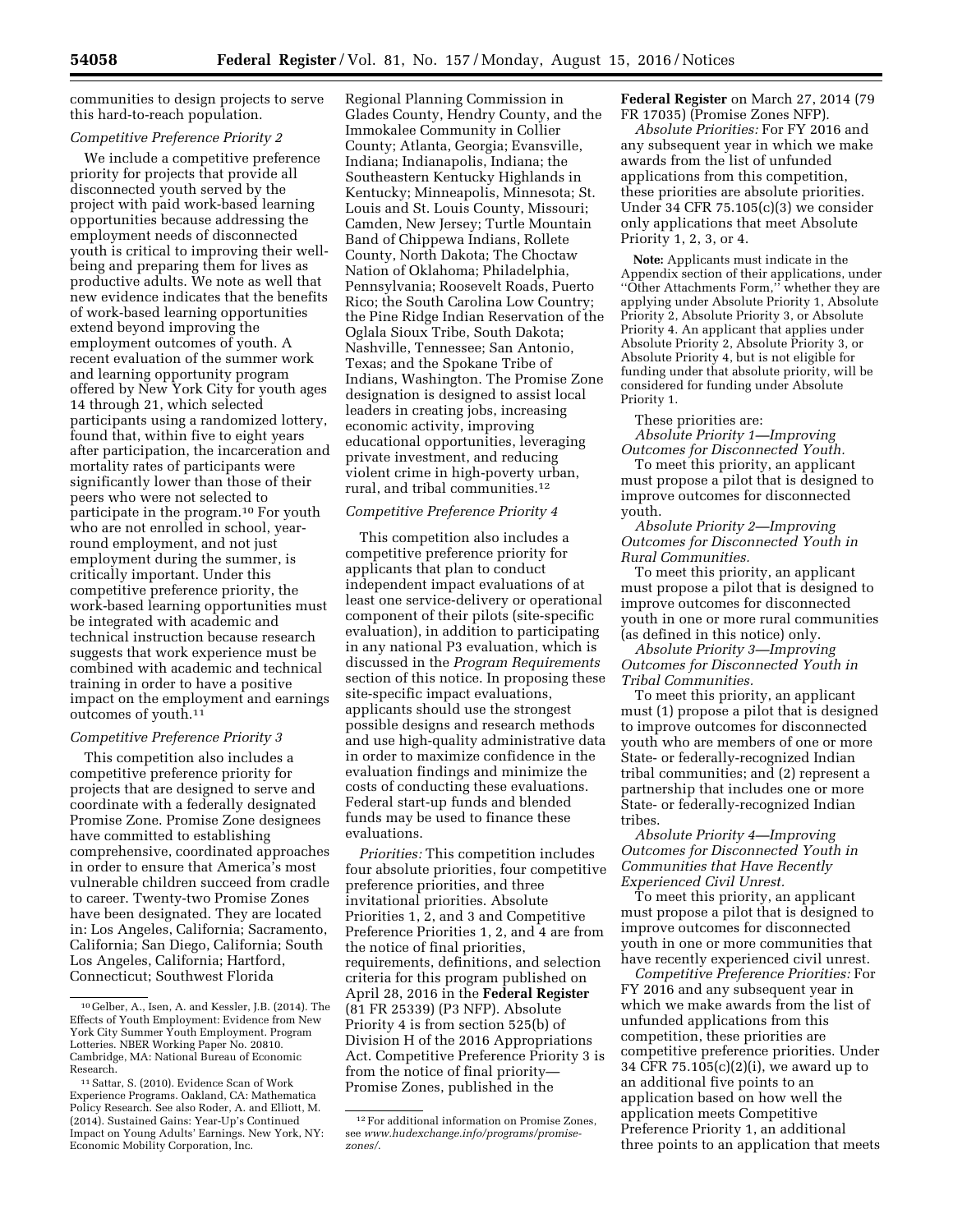Competitive Preference Priority 2, an additional two points to an application that meets Competitive Preference Priority 3, and up to an additional 10 points to an application based on how well the application meets Competitive Preference Priority 4.

Applicants may address more than one of the competitive preference priorities. An applicant must identify in the Appendix section of its application, under ''Other Attachments Form,'' the priority or priorities it addresses.

*Competitive Preference Priority 1— Improving Outcomes for Youth Who Are Unemployed and Out of School* (Up to 5 points).

To meet this priority, an applicant must propose a pilot that—

(1) will serve disconnected youth who are neither employed nor enrolled in education and who face significant barriers to accessing education and employment; and

(2) is likely to result in significantly better educational or employment outcomes for such youth.

*Competitive Preference Priority 2— Work-Based Learning Opportunities* (0 or 3 points).

To meet this priority, an applicant must propose a pilot that will provide all of the disconnected youth it proposes to serve with paid work-based learning opportunities, such as opportunities during the summer, which are integrated with academic and technical instruction.

*Competitive Preference Priority 3— Promise Zones* (0 or 2 points).

This priority is for projects that are designed to serve and coordinate with a federally designated Promise Zone.

*Competitive Preference Priority 4— Site-Specific Evaluation* (Up to 10 points).

To meet this priority, an applicant must propose to conduct an independent evaluation of the impacts on disconnected youth of its overall program or specific components of its program that is a randomized controlled trial or a quasi-experimental design study. The extent to which an applicant meets this priority will be based on the clarity and feasibility of the applicant's proposed evaluation design, the appropriateness of the design to best capture key pilot outcomes, the prospective contribution of the evaluation to the knowledge base about serving disconnected youth (including the rigor of the design and the validity and generalizability of the findings), and the applicant's demonstrated expertise in planning and conducting a randomized controlled trial or quasiexperimental design study.

In order to meet this priority, an applicant also must include the following two documents as separate attachments to its application:

1. A Summary Evaluation Plan that describes how the pilot or a component of the pilot (such as a discrete servicedelivery strategy) will be rigorously evaluated. The evaluation plan may not exceed eight pages. The plan must include the following:

• A brief description of the research question(s) proposed for study and an explanation of its/their relevance, including how the proposed evaluation will build on the research evidence base for the project as described in the application and how the evaluation findings will be used to improve program implementation;

• A description of the randomized controlled trial or quasi-experimental design study methodology, including the key outcome measures, the process for forming a comparison or control group, a justification for the target sample size and strategy for achieving it, and the approach to data collection (and sources) that minimizes both cost and potential attrition;

• A proposed evaluation timeline, including dates for submission of required interim and final reports;

• A description of how, to the extent feasible and consistent with applicable Federal, State, local, and tribal privacy requirements, evaluation data will be made available to other, third-party researchers after the project ends; and

• A plan for selecting and procuring the services of a qualified independent evaluator (as defined in this notice) prior to enrolling participants (or a description of how one was selected if agreements have already been reached). The applicant must describe how it will ensure that the qualified independent evaluator has the capacity and expertise to conduct the evaluation, including estimating the effort for the qualified independent evaluator. This estimate must include the time, expertise, and analysis needed to successfully complete the proposed evaluation.

2. A supplementary Evaluation Budget Narrative, which is separate from the overall application budget narrative and provides a description of the costs associated with funding the proposed program evaluation component, and an explanation of its funding source—*i.e.,* blended funding, start-up funding, State, local, or tribal government funding, or other funding (such as philanthropic). The budget must include a breakout of costs by evaluation activity (such as data collection and participant follow-up), and the applicant must describe a

strategy for refining the budget after the services of an evaluator have been procured. The applicant must include travel costs for the qualified independent evaluator to attend at least one in-person conference in Washington, DC during the period of evaluation. All costs included in this supplementary budget narrative must be reasonable and appropriate to the project timeline and deliverables.

The Agencies will review the Summary Evaluation Plans and Evaluation Budget Narratives and provide feedback to applicants that are determined to have met the priority and that are selected as pilots. After award, these pilots must submit to the lead Federal agency a detailed evaluation plan of no more than 30 pages that relies heavily on the expertise of a qualified independent evaluator. The detailed evaluation plan must address the Agencies' feedback and expand on the Summary Evaluation Plan.

*Invitational Priorities:* 

For FY 2016 and any subsequent year in which we make awards from the list of unfunded applications from this competition, these priorities are invitational priorities. Under 34 CFR  $75.105(c)(1)$  we do not give an application that meets these invitational priorities a competitive or absolute preference over other applications.

*Invitational Priority 1—Improving Outcomes for Homeless Youth.* 

To meet this priority, an applicant must propose a pilot that—

(1) will serve disconnected youth who are homeless youth (as defined in this notice); and

(2) is likely to result in significantly better educational or employment outcomes for such youth.

*Invitational Priority 2—Improving Outcomes for Youth Involved in the Justice System.* 

To meet this priority, an applicant must propose a pilot that—

(1) will serve disconnected youth who are involved in the justice system; and

(2) is likely to result in significantly better educational or employment outcomes for such youth.

*Invitational Priority 3—Improving Outcomes for Youth in Foster Care.* 

To meet this priority, an applicant must propose a pilot that—

(1) will serve disconnected youth who are or have ever been in foster care; and

(2) is likely to result in significantly better educational or employment outcomes for such youth.

*Application Requirements:* 

The application requirements for this competition are from the P3 NFP. All applicants must meet these application requirements in order to be considered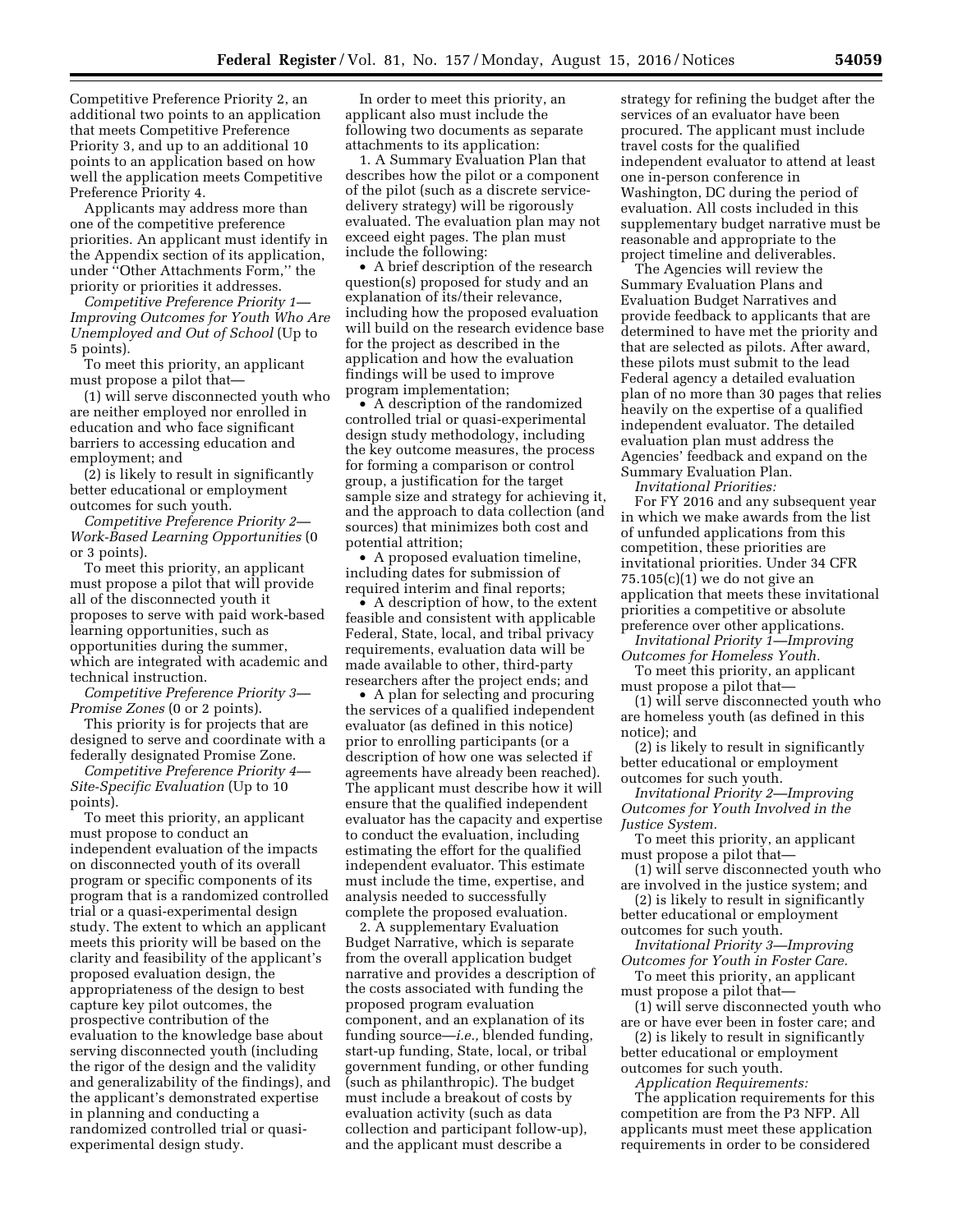for funding and selection as a pilot. The applicants are expected to provide the information specified in the application requirements and address the selection criteria that reviewers use to evaluate application in the form of an application narrative of no more than 45 pages. With the exception of the memorandum of understanding or letter of commitment described in application requirement (e)(2) and the assurance described in application requirement (c)(2), applicants must provide the documents or information specified in the application requirements in the applications they are required to submit by October 31, 2016. To reduce burden

on applicants, we require only topscoring applicants to submit the memorandum of understanding or letter of commitment described in application requirement (e)(2) and the assurance described in application requirement (c)(2). We will notify top-scoring applicants by telephone and email following the peer review. These applicants will be directed to transmit the memorandum of understanding or letter of commitment required by application requirement (e)(2) and the assurance described in application requirement (c)(2) to *[disconnectedyouth@ed.gov](mailto:disconnectedyouth@ed.gov)* within 21 calendar days of the notification.

(a) *Executive Summary.* The applicant must provide an executive summary that briefly describes the proposed pilot, the flexibilities being sought, and the interventions or systems changes that would be implemented by the applicant and its partners to improve outcomes for disconnected youth.

(b) *Target Population.* The applicant must complete Table 1, specifying the target population(s) for the pilot, including the age range of youth who will be served and the estimated number of youth who will be served over the course of the pilot.

#### Table 1: Target Population

| Target Population | Age Range | Estimated Number<br>of Youth Served<br>Over the Course of<br>the Pilot |
|-------------------|-----------|------------------------------------------------------------------------|
|                   |           |                                                                        |

(c) *Flexibility, including waivers:*  1. *Federal requests for flexibility, including waivers.* For each program to be included in a pilot, the applicant must complete Table 2, Requested Flexibility. The applicant must identify two or more discretionary Federal programs that will be included in the

pilot,13 at least one of which must be administered (in whole or in part) by a State, local, or tribal government.14 In table 2, the applicant must identify one or more program requirements that would inhibit implementation of the pilot and request that the requirement(s) be waived in whole or in part. Examples of potential waiver requests and other requests for flexibility include, but are not limited to: Blending of funds and changes to align eligibility requirements, allowable uses of funds, and performance reporting.

Table 2: Requested Flexibility

| Program | Federal | Program      | Statutory  |         | Name of   Blending |
|---------|---------|--------------|------------|---------|--------------------|
| Name    | Agency  | Requirements | $\circ$ r  | Program | Funds?             |
|         |         | to be Waived | Regulatory | Grantee | (Yes/No)           |
|         |         | in Whole or  | Citation   |         |                    |
|         |         | in Part      |            |         |                    |
|         |         |              |            |         |                    |
|         |         |              |            |         |                    |
|         |         |              |            |         |                    |
|         |         |              |            |         |                    |

**Note:** Please note in ''Name of Program Grantee'' if the grantee is a State, local, or tribal government, or non-governmental entity.

13Applicants are encouraged to consult the list of examples of programs that are potentially eligible for inclusion in pilots in the application package.

2. *Non-Federal flexibility, including waivers.* The applicant must provide written assurance that:

A. The State, local, or tribal government(s) with authority to grant any needed non-Federal flexibility, including waivers, has approved or will

<sup>14</sup>Local governments that are requesting waivers of requirements in State-administered programs are strongly encouraged to consult with the State

agencies that administer the programs in preparing their applications.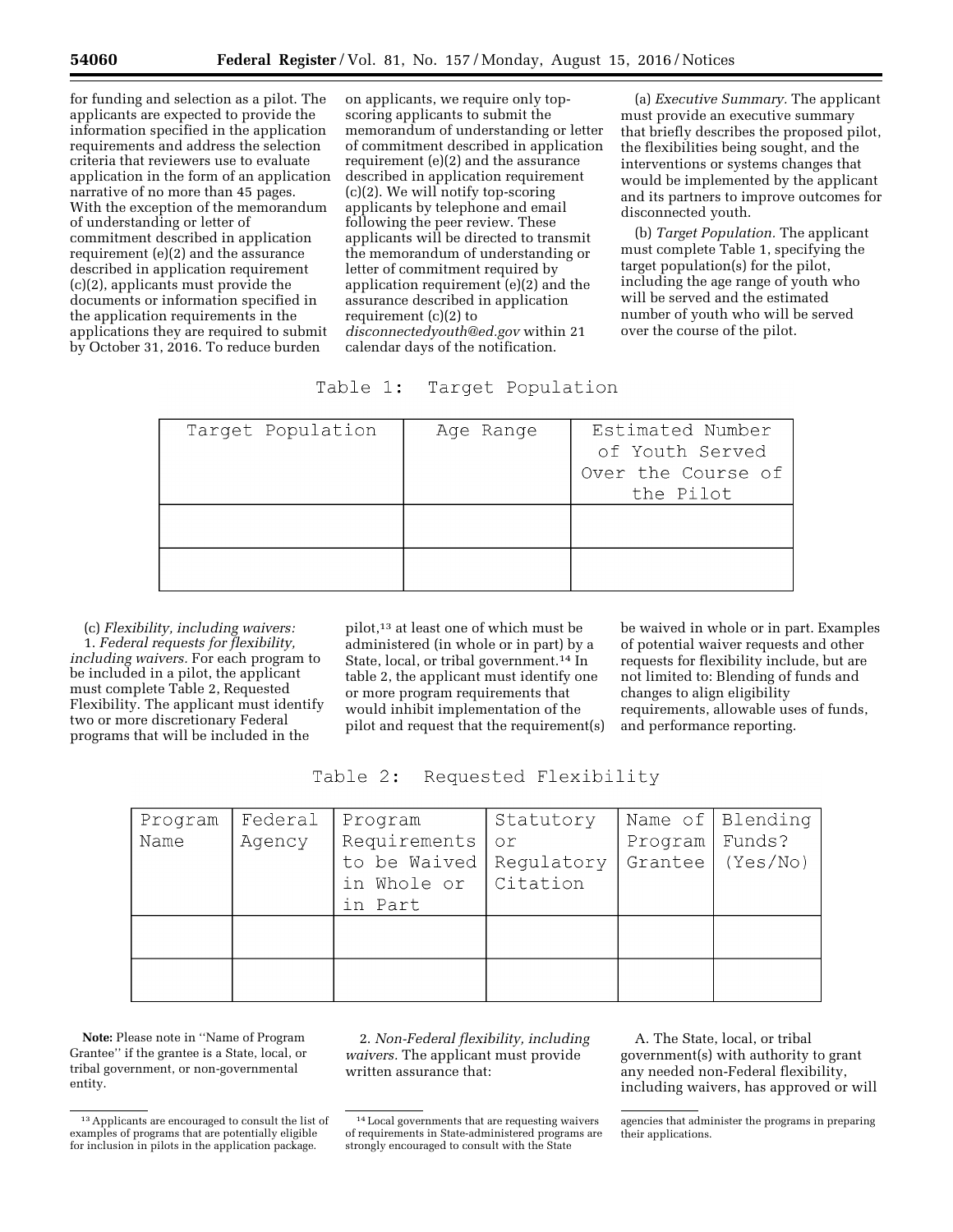approve such flexibility within 60 days of an applicant's designation as a pilot finalist; 15 or

B. Non-Federal flexibility, including waivers, is not needed in order to successfully implement the pilot.16

(d) *Logic Model.* The applicant must provide a graphic depiction (not longer than one page) of the pilot's logic model that illustrates the underlying theory of how the pilot's strategy will produce intended outcomes.

(e) *Partnership Capacity and Management.* The applicant must—

1. Identify the proposed partners, including any and all State, local, and tribal entities and non-governmental organizations that would be involved in implementation of the pilot, and describe their roles in the pilot's implementation using Table 3. Partnerships that cross programs and funding sources but are under the jurisdiction of a single agency or entity

must identify the different suborganizational units involved.

2. Provide a memorandum of understanding or letter of commitment signed by the executive leader or other accountable senior representative of each partner that describes each proposed partner's commitment, including its contribution of financial or in-kind resources (if any).17

Table 3: Pilot Partners

| Partner | Type of Organization  <br>$(State\text{ agency},\text{local})$<br>agency, community-<br>based organization,<br>business) | Description of<br>Partner's Role in the<br>Pilot |
|---------|--------------------------------------------------------------------------------------------------------------------------|--------------------------------------------------|
|         |                                                                                                                          |                                                  |
|         |                                                                                                                          |                                                  |

**Note:** Any grantees mentioned in Table 2 that are not the lead applicant must be included in Table 3.

## (f) *Data and Performance Management Capacity.*

The applicant must propose outcome measures and interim indicators to gauge pilot performance using Table 4. At least one outcome measure must be in the domain of education, and at least one outcome measure must be in the domain of employment. Applicants may specify additional employment and education outcome measures, as well as outcome measures in other domains of well-being, such as criminal justice, physical and mental health, and housing. Regardless of the outcome domain, applicants must identify at least one interim indicator for each proposed outcome measure. Applicants

may apply one interim indicator to multiple outcome measures, if appropriate.

Examples of outcome measures and interim indicators follow. Applicants may choose from this menu or may propose alternative indicators and outcome measures if they describe why their alternatives are more appropriate for their proposed projects.

# EDUCATION DOMAIN

| Outcome measure | Interim indicator                                                                                                                                                                                                                                                         |
|-----------------|---------------------------------------------------------------------------------------------------------------------------------------------------------------------------------------------------------------------------------------------------------------------------|
|                 | • High school enrollment.<br>• Reduction in chronic absenteeism.<br>• Grade promotion.<br>• Performance on standardized assessments.<br>• Grade Point Average.<br>• Credit accumulation.<br>• Enrollment.<br>• Course attendance.<br>• Credit accumulation.<br>Retention. |

requirements for local areas established in Title I of the Workforce Innovation and Opportunity Act.

16Only top-scoring applicants notified by ED must submit this written assurance. The assurance must be transmitted to *[disconnectedyouth@ed.gov](mailto:disconnectedyouth@ed.gov)*  by no later than 21 calendar days of the applicant's notification by ED that is a top-scoring applicant.

<sup>15</sup>This includes, for example, for local governments, instances in which a waiver must be agreed upon by a State. It also includes instances in which waivers may only be requested by the State on the local government's behalf, such as waivers of the performance accountability

<sup>17</sup>Only top-scoring applicants notified by ED must submit the memorandum of understanding or letter of commitment. This document must be transmitted to *[disconnectedyouth@ed.gov](mailto:disconnectedyouth@ed.gov)* by no later than 21 calendar days of the applicant's notification by ED that it is a top-scoring applicant.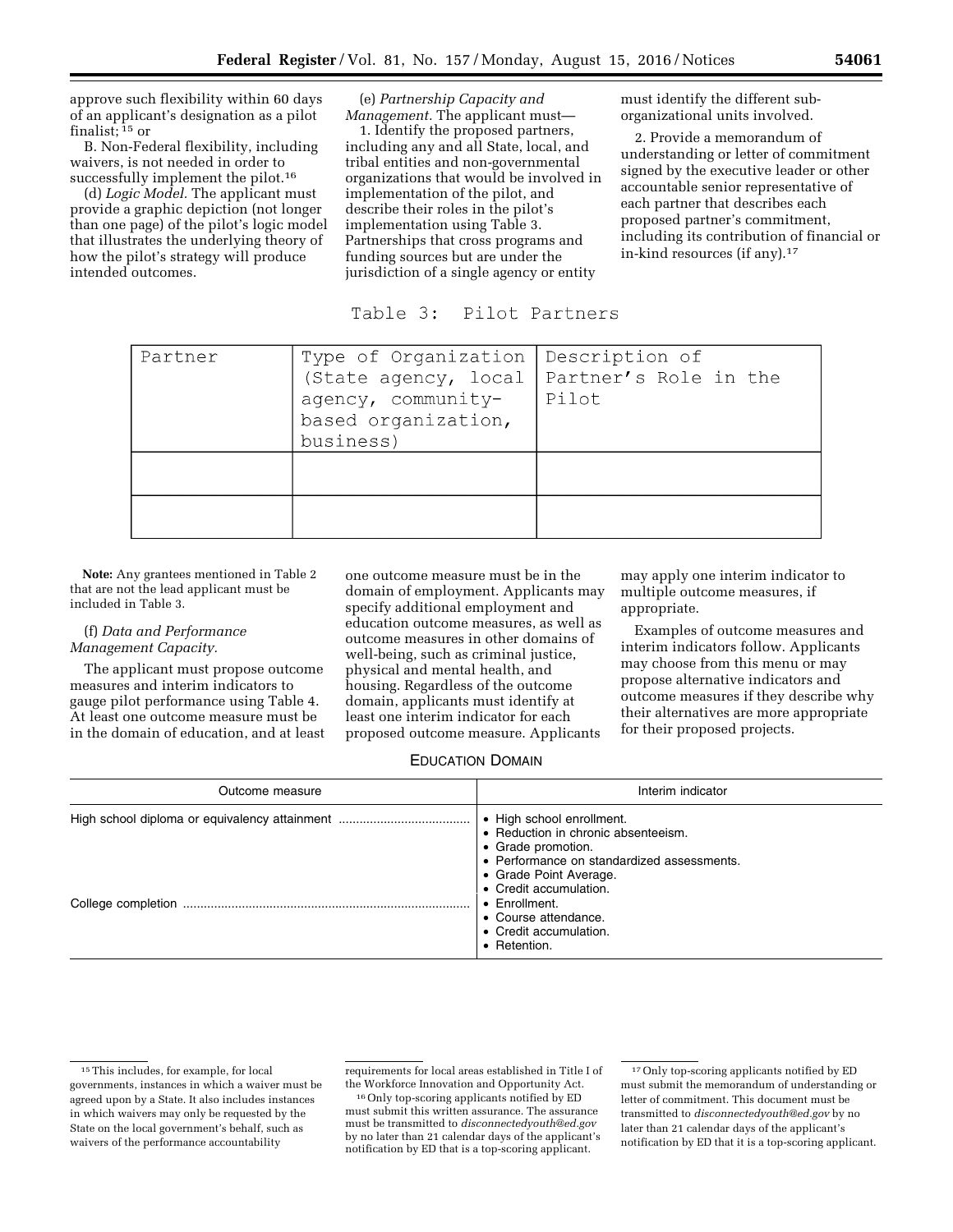# EMPLOYMENT DOMAIN

| Outcome measure | Interim indicator                                                                                                                             |  |  |
|-----------------|-----------------------------------------------------------------------------------------------------------------------------------------------|--|--|
|                 | • Unsubsidized employment at time periods after exit from the pro-<br>gram.<br>• Median earnings at time periods after exit from the program. |  |  |

The specific outcome measures and interim indicators the applicant uses should be grounded in its logic model,

and informed by applicable program results or research, as appropriate. Applicants must also indicate the

source of the data, the proposed frequency of collection, and the methodology used to collect the data.

Table 4: Outcome Measures and Interim Indicators

| Domain     | Outcome Measure | Interim       |
|------------|-----------------|---------------|
|            |                 | Indication(s) |
| Education  |                 |               |
|            | Data Source:    | Data Source:  |
|            | Frequency of    | Frequency of  |
|            | Collection:     | Collection:   |
|            | Methodology:    | Methodology:  |
|            |                 |               |
| Employment |                 |               |
|            | Data Source:    | Data Source:  |
|            | Frequency of    | Frequency of  |
|            | Collection:     | Collection:   |
|            | Methodology:    | Methodology:  |
| Other      |                 |               |
|            | Data Source:    | Data Source:  |
|            | Frequency of    | Frequency of  |
|            | Collection:     | Collection:   |
|            | Methodology:    | Methodology:  |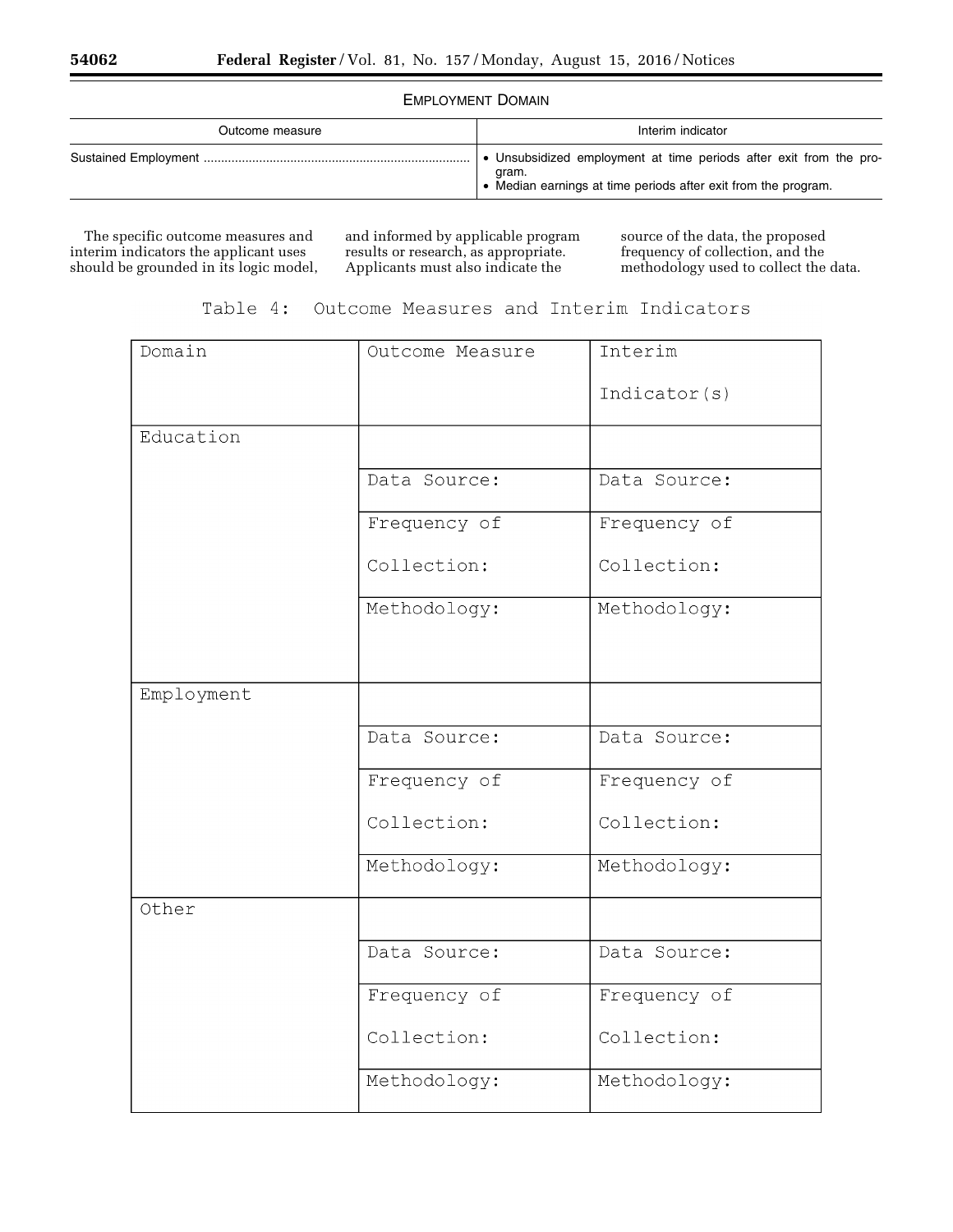(g) *Budget and Budget Narrative.*  1. The applicant must complete Table 5 to provide the following budget information:

A. For each Federal program, the grantee, the amount of funds to be

blended or braided (as defined in this notice), the percentage of total program funding received by the grantee that the amount to be blended or braided represents, the Federal fiscal year of the

award, and whether the grant has already been awarded; and

B. The total amount of funds from all Federal programs that would be blended or braided under the18 pilot.

Federal Funds<sup>18</sup> Table 5:

| Program<br>Name | Grantee | Amount<br>of Funds<br>to be<br>Blended | Blended Funds<br>as a<br>Percentage of<br>Grantee's<br>Total Award | Federal<br>Fiscal<br>Year of<br>Award | Grant<br>Already<br>Awarded?<br>(Y/N) |
|-----------------|---------|----------------------------------------|--------------------------------------------------------------------|---------------------------------------|---------------------------------------|
|                 |         |                                        |                                                                    |                                       |                                       |
| TOTAL           |         |                                        |                                                                    |                                       |                                       |
| <b>BLENDED</b>  |         |                                        |                                                                    |                                       |                                       |
| Program<br>Name | Grantee | Amount<br>of Funds<br>to be<br>Braided | Braided Funds<br>as a<br>Percentage of<br>Grantee's<br>Total Award | Federal<br>Fiscal<br>Year of<br>Award | Grant<br>Already<br>Awarded?<br>(Y/N) |
|                 |         |                                        |                                                                    |                                       |                                       |
|                 |         |                                        |                                                                    |                                       |                                       |
|                 |         |                                        |                                                                    |                                       |                                       |
| TOTAL           |         |                                        |                                                                    |                                       |                                       |
| <b>BRAIDED</b>  |         |                                        |                                                                    |                                       |                                       |

**Note:** Applicants may propose to expand the number of Federal programs supporting pilot activities using future funding beyond FY 2016, which may be included in pilots if Congress extends the P3 authority.

## *Program Requirements:*

The program requirements for this competition are from the P3 NFP.

(a) *National evaluation.* In addition to any site-specific evaluations that pilots may undertake, the Agencies may

initiate a national P3 evaluation of the pilots selected in Round 3, as well as those selected in subsequent rounds.19 Each P3 pilot must participate fully in any federally sponsored P3 evaluation activity, including the national evaluation of P3, which will consist of the analysis of participant characteristics and outcomes, an implementation analysis at all sites, and rigorous impact evaluations of

promising interventions in selected sites. The applicant must acknowledge in writing its understanding of these requirements by submitting the form provided in Appendix A, ''Evaluation Commitment Form,'' as an attachment to its application.

(b) *Community of practice.* All P3 pilots must participate in a community of practice (as defined in this notice) that includes an annual in-person

<sup>18</sup>Applicants are encouraged to consult the list of examples of programs that are potentially eligible for inclusion in pilots in the application package.

<sup>19</sup>The initiation of any federally sponsored national P3 evaluation activities is dependent upon the availability of sufficient funds and resources.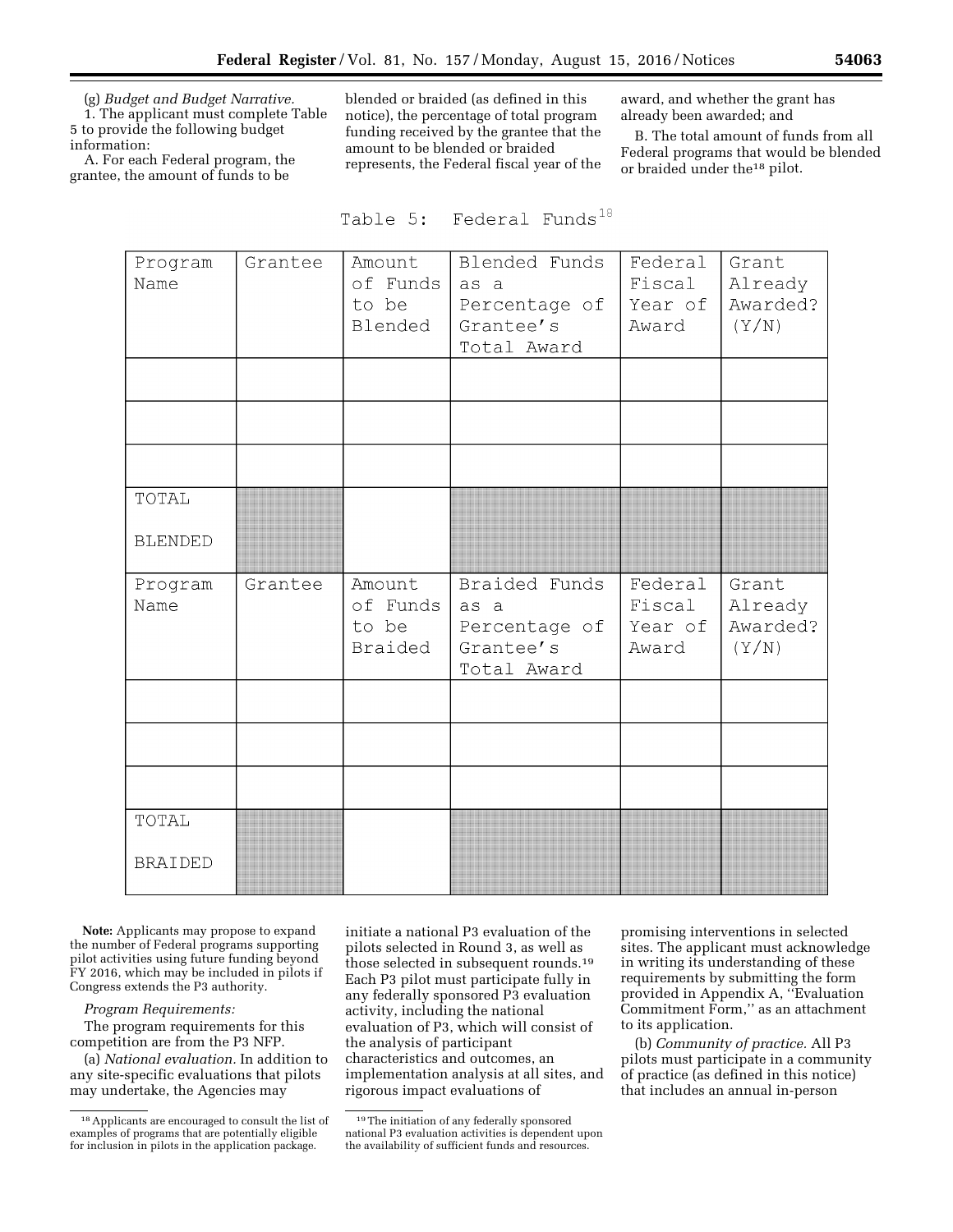meeting of pilot sites (paid with grant funding that must be reflected in the pilot budget submitted) and virtual peer-to-peer learning activities. This commitment involves each pilot site working with the lead Federal agency on a plan for supporting its technical assistance needs, which can include learning activities supported by foundations or other non-Federal organizations as well as activities financed with Federal funds for the pilot.

(c) *Consent.* P3 pilots must secure necessary consent from parents, guardians, students, or youth program participants to access data for their pilots and any evaluations, in accordance with applicable Federal, State, local, and tribal laws. Applicants must explain how they propose to ensure compliance with Federal, State, local, and tribal privacy laws and regulations as pilot partners share data to support effective coordination of services and link data to track outcome measures and interim indicators at the individual level to perform, where applicable, a low-cost, high-quality evaluation.20

(d) *Performance agreement.* Each P3 pilot, along with other non-Federal government entities involved in the partnership, must enter into a performance agreement that will include, at a minimum, the following (as required by section 526(c)(2) of Division H of the 2014 Appropriations Act):

1. The length of the agreement;

2. The Federal programs and federally funded services that are involved in the pilot;

3. The Federal discretionary funds that are being used in the pilot;

4. The non-Federal funds that are involved in the pilot, by source (which may include private funds as well as governmental funds) and by amount;

5. The State, local, or tribal programs that are involved in the pilot;

6. The populations to be served by the pilot;

7. The cost-effective Federal oversight procedures that will be used for the purpose of maintaining the necessary level of accountability for the use of the Federal discretionary funds;

8. The cost-effective State, local, or tribal oversight procedures that will be used for the purpose of maintaining the necessary level of accountability for the use of the Federal discretionary funds;

9. The outcome (or outcomes) that the pilot is designed to achieve;

10. The appropriate, reliable, and objective outcome-measurement methodology that will be used to determine whether the pilot is achieving, and has achieved, specified outcomes;

11. The statutory, regulatory, or administrative requirements related to Federal mandatory programs that are barriers to achieving improved outcomes of the pilot; and

12. Criteria for determining when a pilot is not achieving the specified outcomes that it is designed to achieve and subsequent steps, including:

i. The consequences that will result; and

ii. The corrective actions that will be taken in order to increase the likelihood that the pilot will achieve such specified outcomes.

Applicants are advised that the Agencies expect to make the performance agreements available to the public.

*Definitions:* The following definitions are from the P3 NFP, the 2014 Appropriations Act, and 34 CFR 77.1.

*Blended funding* is a funding and resource allocation strategy that uses multiple existing funding streams to support a single initiative or strategy. Blended funding merges two or more funding streams, or portions of multiple funding streams, to produce greater efficiency and/or effectiveness. Funds from each individual stream lose their award-specific identity, and the blended funds together become subject to a single set of reporting and other requirements, consistent with the underlying purposes of the programs for which the funds were appropriated.

*Braided funding* is a funding and resource allocation strategy in which entities use existing funding streams to support unified initiatives in as flexible and integrated a manner as possible while still tracking and maintaining separate accountability for each funding stream. One or more entities may coordinate several funding sources, but each individual funding stream maintains its award-specific identity. Whereas blending funds typically requires one or more waivers of associated program requirements, braiding does not. However, waivers may be used to support more effective or efficient braiding of funds.

*Community of practice* means a group of pilots that agrees to interact regularly to solve persistent problems or improve practice in an area that is important to them and the success of their projects.

*English learner* means an individual who has limited ability in reading, writing, speaking, or comprehending the English language, and—

(A) Whose native language is a language other than English; or

(B) Who lives in a family or community environment where a language other than English is the dominant language.

*Evidence-informed interventions*  bring together the best available research, professional expertise, and input from youth and families to identify and deliver services that have promise to achieve positive outcomes for youth, families, and communities.

*Homeless youth* has the same meaning as ''homeless children and youths'' in section 725(2) of the McKinney-Vento Education for Homeless Children and Youth Act of 2001 (42 U.S.C. 11434a(2)).

An *interim indicator* is a marker of achievement that demonstrates progress toward an outcome and is measured at least annually.

*Interventions based on evidence* are approaches to prevention or treatment that are validated by documented scientific evidence from randomized controlled trials, or quasi-experimental design studies or correlational studies, and that show positive effects (for randomized controlled trials and quasiexperimental design studies) or favorable associations (for correlational studies) on the primary targeted outcomes for populations or settings similar to those of the proposed pilot. The best evidence to support an applicant's proposed reform(s) and target population will be based on one or more randomized controlled trials. The next best evidence will be studies using a quasi-experimental design. Correlational analysis may also be used as evidence to support an applicant's proposed reforms.

*Logic model* (also referred to as theory of action) means a well-specified conceptual framework that identifies key components of the proposed process, product, strategy, or practice (*i.e.,* the active ''ingredients'' that are hypothesized to be critical to achieving the relevant outcomes) and describes the relationships among the key components and outcomes, theoretically and operationally.

*Outcomes* are the intended results of a program, or intervention. They are what applicants expect their projects to achieve. An outcome can be measured at the participant level (for example, changes in employment retention or earnings of disconnected youth) or at the system level (for example, improved efficiency in program operations or administration).

A *qualified independent evaluator* is an individual who coordinates with the grantee and the lead Federal agency for

<sup>20</sup>To the extent feasible and consistent with applicable privacy requirements, grantees must also ensure the data from their evaluations are made available to third-party researchers.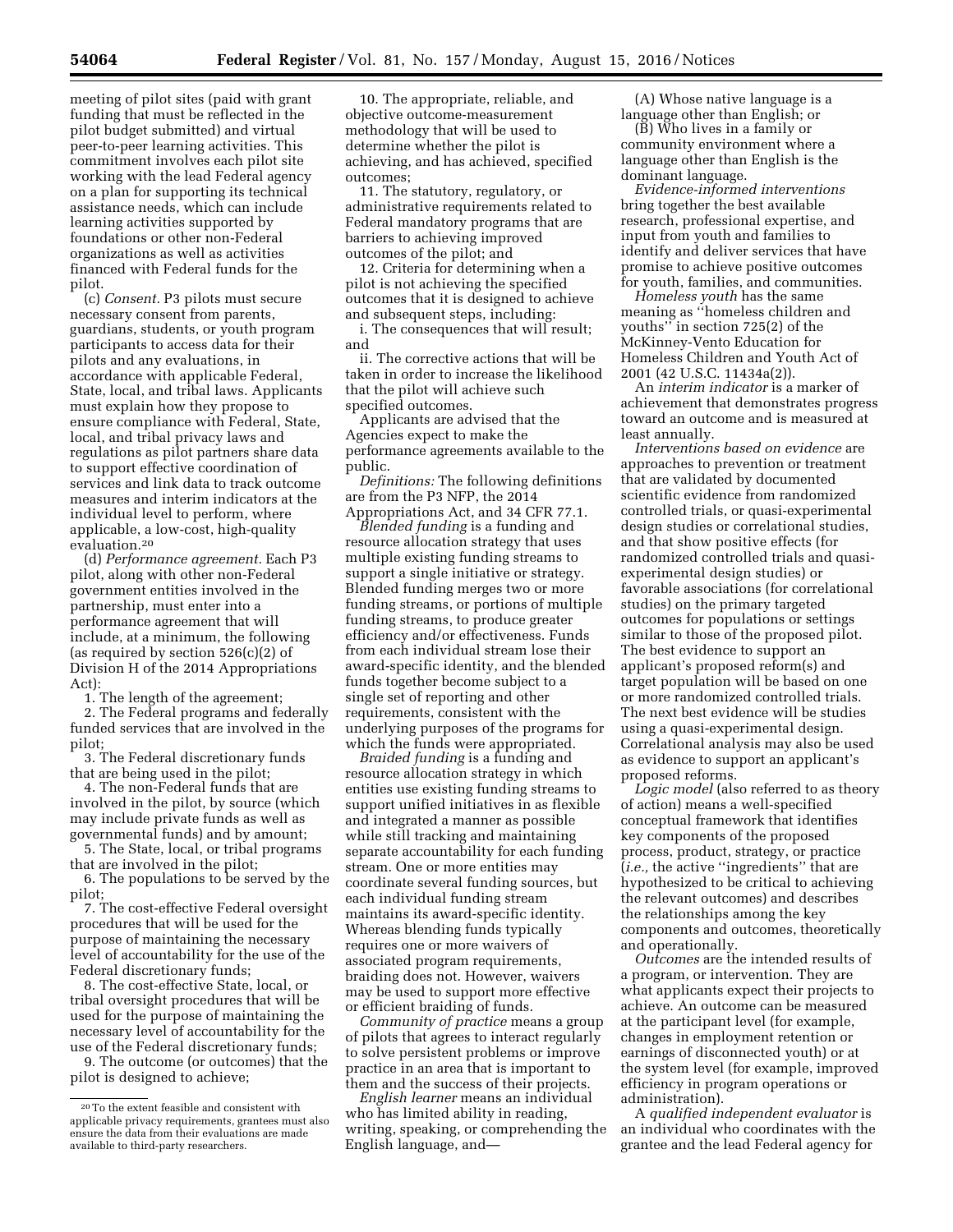the pilot, but works independently on the evaluation and has the capacity to carry out the evaluation, including, but not limited to: Prior experience conducting evaluations of similar design (for example, for randomized controlled trials, the evaluator will have successfully conducted a randomized controlled trial in the past); positive past performance on evaluations of a similar design, as evidenced by past performance reviews submitted from past clients directly to the awardee; lead staff with prior experience carrying out a similar evaluation; lead staff with minimum credential (such as a Ph.D. plus three years of experience conducting evaluations of a similar nature, or a Master's degree plus seven years of experience conducting evaluations of a similar nature); and adequate staff time to work on the evaluation.

*Quasi-experimental design study*  means a study using a design that attempts to approximate an experimental design by identifying a comparison group that is similar to the treatment group in important respects. These studies, depending on design and implementation, can meet What Works Clearinghouse Evidence Standards (as defined in this notice) with reservations (but not What Works Clearinghouse Evidence Standards without reservations).

*Randomized controlled trial* means a study that employs random assignment of, for example, students, teachers, classrooms, schools, or districts to receive the intervention being evaluated (the treatment group) or not to receive the intervention (the control group). The estimated effectiveness of the intervention is the difference between the average outcome for the treatment group and for the control group. These studies, depending on design and implementation, can meet What Works Clearinghouse Evidence Standards (as defined in this notice) without reservations.

A *rural community* is a community that is served only by one or more local educational agencies (LEAs) that are currently eligible under the Department of Education's Small, Rural School Achievement (SRSA) program or the Rural and Low-Income School (RLIS) program authorized under the Elementary and Secondary Education Act of 1965 (ESEA), as amended, or includes only schools designated by the National Center for Education Statistics (NCES) with a locale code of 42 or 43.

A *waiver* provides flexibility in the form of relief, in whole or in part, from specific statutory, regulatory, or administrative requirements that have

hindered the ability of a State, locality, or tribe to organize its programs and systems or provide services in ways that best meet the needs of its target populations. Under P3, waivers provide flexibility in exchange for a pilot's commitment to improve programmatic outcomes for disconnected youth consistent with underlying statutory authorities and purposes.

*What Works Clearinghouse Evidence Standards* means the standards set forth in the What Works Clearinghouse Procedures and Standards Handbook (Version 3.0, March 2014), which can be found at the following link: *//ies.ed.gov/ ncee/wwc/DocumentSum.aspx?sid=19.* 

**Program Authority:** Section 219 of Division B, section 525 of Division H, and section 242 of Division L of the 2016 Appropriations Act.

*Applicable Regulations:* (a) The Education Department General Administrative Regulations in 34 CFR parts 75, 77, 79, 81, 82, 84, 86, 97, 98, and 99, and such other regulations as the Agencies may apply based on the programs included in a particular pilot. (b) The Office of Management and Budget (OMB) Guidelines to Agencies on Governmentwide Debarment and Suspension (Nonprocurement) in 2 CFR part 180, as adopted and amended as regulations of the Department in 2 CFR part 3485. (c) The Uniform Administrative Requirements, Cost Principles, and Audit Requirements for Federal Awards in 2 CFR part 200, as adopted and amended as regulations of the Department in 2 CFR part 3474. (d) The Promise Zones NFP. (e) The P3 NFP.

**Note:** The regulations in 34 CFR part 79 apply to all applicants except federally recognized Indian tribes.

#### **II. Award Information**

*Type of Award:* Cooperative agreement.

*Estimated Available Funds:* Up to \$2,000,000.

Contingent upon the availability of funds and the quality of applications, we may make additional awards in subsequent years from the list of unfunded applications from this competition.

*Estimated Range of Awards:* \$200,000 to \$250,000.

*Estimated Average Size of Award:*  \$200,000.

*Estimated Number of Awards:* 10.

**Note:** The Agencies are not bound by any estimates in this notice. ED may supplement one or more awards above the amount requested in the application if funds remain after ED has made awards to all of the pilots.

*Project Period:* Not to extend beyond September 30, 2020.

#### **III. Eligibility Information**

1. *Eligible Applicants:* The lead applicant must be a State, local, or tribal government entity, represented by a Chief Executive, such as a governor, mayor, or other elected leader, or the head of a State, local, or tribal agency.

2. *Cost-Sharing or Matching:* This program does not require cost-sharing or matching.

3. *Eligible Subgrantees:* (a) Under 34 CFR 75.708(b) and (c) a grantee may award subgrants—to directly carry out project activities described in its application—to the following types of entities: State governmental agencies; local governmental agencies, including LEAs; tribal governmental agencies; institutions of higher education; and nonprofit organizations.

(b) The grantee may only award subgrants to entities it has identified in an approved application.

## **IV. Application and Submission Information**

1. *Address to Request Application Package:* Braden Goetz, U.S. Department of Education, 400 Maryland Avenue SW., Room 11141, Potomac Center Plaza (PCP), Washington, DC 20202. Telephone: (202) 245–7405 or by email: *[disconnectedyouth@ed.gov.](mailto:disconnectedyouth@ed.gov)* 

If you use a telecommunications device for the deaf (TDD) or a text telephone (TTY), call the Federal Relay Service (FRS), toll free, at 1–800–877– 8339.

Individuals with disabilities can obtain a copy of the application package in an accessible format (*e.g.,* braille, large print, audiotape, or compact disc) by contacting either of the program contact persons listed in this section.

2. a. *Content and Form of Application Submission:* Requirements concerning the content of an application, together with the forms you must submit, are in the application package for this competition.

*Notice of Intent to Submit an Application:* September 14, 2016.

**Note:** Submission of a notice of intent to apply is optional. We will be able to develop a more efficient process for reviewing applications if we know the approximate number of applicants that intend to apply under this competition. Therefore, we strongly encourage each potential applicant to notify us of the applicant's intent to apply by emailing to *[disconnectedyouth@ed.gov](mailto:disconnectedyouth@ed.gov)* the following information: (1) The applicant organization's name and address and (2) the absolute priority the applicant intends to address. Applicants that do not submit a notice of intent to apply may still submit an application.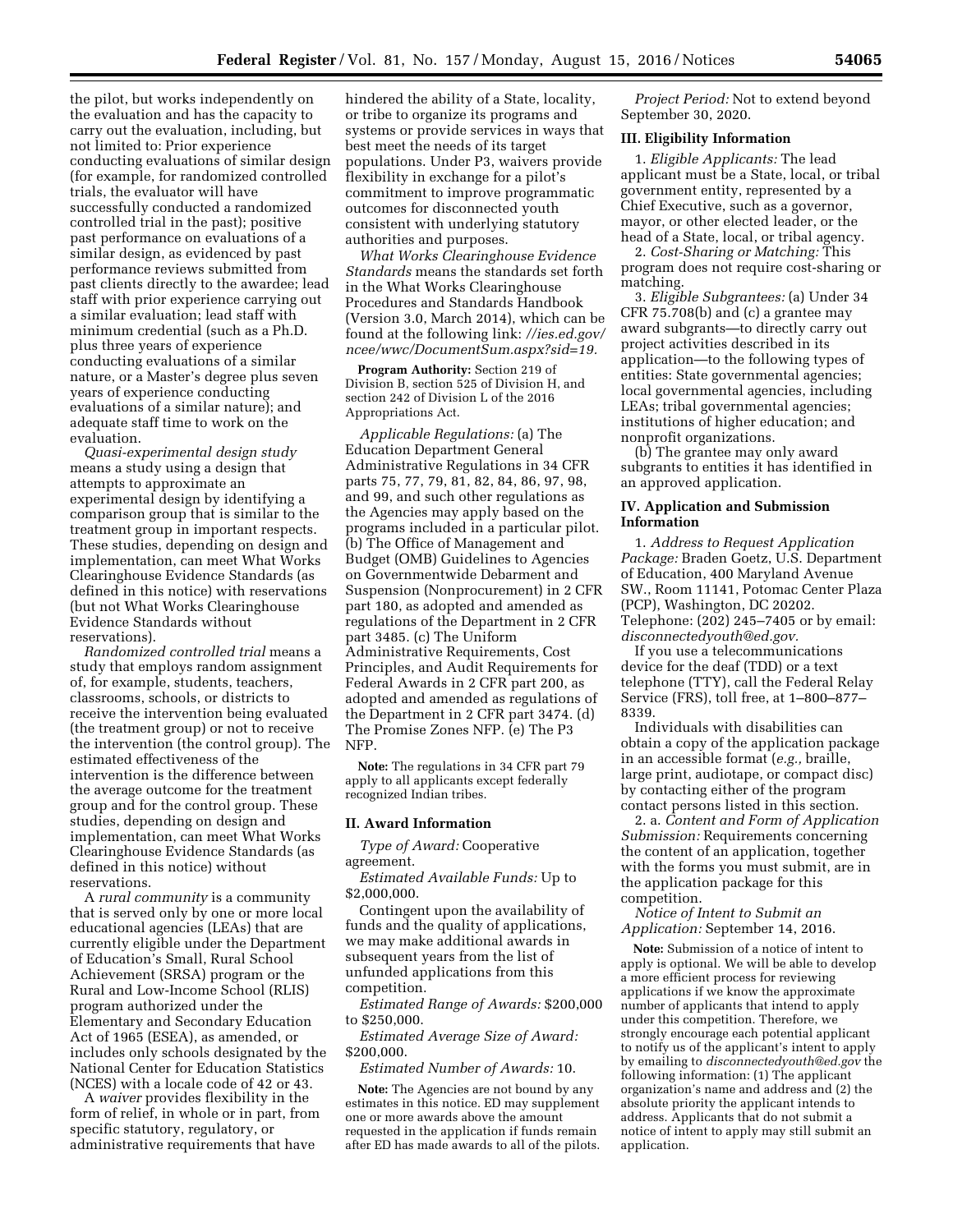*Page Limit:* The application narrative is where you, the applicant, provide the information specified in the application requirements and address the selection criteria that reviewers use to evaluate your application. You must limit the application narrative to no more than 45 pages, using the following standards:

• A "page" is  $8.5'' \times 11''$ , on one side only, with 1″ margins at the top, bottom, and both sides.

• Double space (no more than three lines per vertical inch) all text in the application narrative, including titles, headings, footnotes, quotations, references, and captions.

• Use a font that is either 12 point or larger or no smaller than 10 pitch (characters per inch).

• Use one of the following fonts: Times New Roman, Courier, Courier New, or Arial. An application submitted in any other font (including Times Roman or Arial Narrow) will not be accepted.

The page limit for the application narrative does not apply to the budget and budget narrative, the assurances and certifications, the abstract, the absolute and competitive preference priorities, the resumes, the summary evaluation plan and supplementary evaluation budget narrative for applicants responding to Competitive Preference Priority 4, the evaluation commitment form, or the letters of commitment and memoranda of understanding. However, the page limit does apply to all of the application narrative section.

Our reviewers will not read any pages of your application narrative that exceed the page limit.

b. *Submission of Proprietary Information:* 

Given the types of projects that may be proposed in applications for P3, your application may include business information that you consider proprietary. In 34 CFR 5.11 we define ''business information'' and describe the process we use in determining whether any of that information is proprietary and, thus, protected from disclosure under Exemption 4 of the Freedom of Information Act (5 U.S.C. 552, as amended).

Because we plan to make successful applications available to the public, and may make all applications available, you may wish to request confidentiality of business information.

Consistent with Executive Order 12600, please designate in your application any information that you believe is exempt from disclosure under Exemption 4. In the appropriate Appendix section of your application, under ''Other Attachments Form,''

please list the page number or numbers on which we can find this information. For additional information, please see 34 CFR 5.11(c).

3. *Submission Dates and Times: Applications Available:* August 15, 2016.

*Deadline for Notice of Intent to Apply:*  September 29, 2016.

**Note:** Submission of a notice of intent to apply is optional.

*Deadline for Transmittal of Applications:* October 31, 2016.

Applications must be submitted electronically using the Grants.gov Apply site (*Grants.gov*). For information (including dates and times) about how to submit your application electronically, or in paper format by mail or hand delivery if you qualify for an exception to the electronic submission requirement, please refer to *Other Submission Requirements* in section IV of this notice.

We do not consider an application that does not comply with the deadline requirements.

Individuals with disabilities who need an accommodation or auxiliary aid in connection with the application process should contact the person listed under **FOR FURTHER INFORMATION CONTACT** in section VII of this notice. If the Department provides an accommodation or auxiliary aid to an individual with a disability in connection with the application process, the individual's application remain subject to all other requirements and limitations in this notice.

*Deadline for Intergovernmental Review:* December 28, 2016.

4. *Intergovernmental Review:* This program is subject to Executive Order 12372 and the regulations in 34 CFR part 79. Information about Intergovernmental Review of Federal Programs under Executive Order 12372 is in the application package for this competition.

5. *Funding Restrictions:* We reference regulations outlining funding restrictions in the *Applicable Regulations* section of this notice.

6. *Data Universal Numbering System Number, Taxpayer Identification Number, and System for Award Management:* To do business with the Department of Education, you must—

a. Have a Data Universal Numbering System (DUNS) number and a Taxpayer Identification Number (TIN);

b. Register both your DUNS number and TIN with the System for Award Management (SAM) (formerly the Central Contractor Registry), the Government's primary registrant database;

c. Provide your DUNS number and TIN on your application; and

d. Maintain an active SAM registration with current information while your application is under review by the Department and, if you are awarded a grant, during the project period.

You can obtain a DUNS number from Dun and Bradstreet at the following Web site: *[http://fedgov.dnb.com/](http://fedgov.dnb.com/webform) [webform.](http://fedgov.dnb.com/webform)* A DUNS number can be created within one to two business days.

If you are a corporate entity, agency, institution, or organization, you can obtain a TIN from the Internal Revenue Service. If you are an individual, you can obtain a TIN from the Internal Revenue Service or the Social Security Administration. If you need a new TIN, please allow two to five weeks for your TIN to become active.

The SAM registration process can take approximately seven business days, but may take upwards of several weeks, depending on the completeness and accuracy of the data you enter into the SAM database. Thus, if you think you might want to apply for Federal financial assistance under a program administered by the Department, please allow sufficient time to obtain and register your DUNS number and TIN. We strongly recommend that you register early.

**Note:** Once your SAM registration is active, it may be 24 to 48 hours before you can access the information in, and submit an application through, *Grants.gov.* 

If you are currently registered with SAM, you may not need to make any changes. However, please make certain that the TIN associated with your DUNS number is correct. Also note that you will need to update your registration annually. This may take three or more business days.

Information about SAM is available at *[www.SAM.gov.](http://www.SAM.gov)* To further assist you with obtaining and registering your DUNS number and TIN in SAM or updating your existing SAM account, we have prepared a SAM.gov Tip Sheet, which you can find at: *[www2.ed.gov/](http://www2.ed.gov/fund/grant/apply/sam-faqs.html) [fund/grant/apply/sam-faqs.html](http://www2.ed.gov/fund/grant/apply/sam-faqs.html)*.

In addition, if you are submitting your application via *Grants.gov,* you must (1) be designated by your organization as an Authorized Organization Representative (AOR); and (2) register yourself with Grants.gov as an AOR. Details on these steps are outlined at the following Grants.gov Web page: *[www.grants.gov/](http://www.grants.gov/web/grants/register.html) [web/grants/register.html.](http://www.grants.gov/web/grants/register.html)* 

7. *Other Submission Requirements:*  Applications for grants under this competition must be submitted electronically unless you qualify for an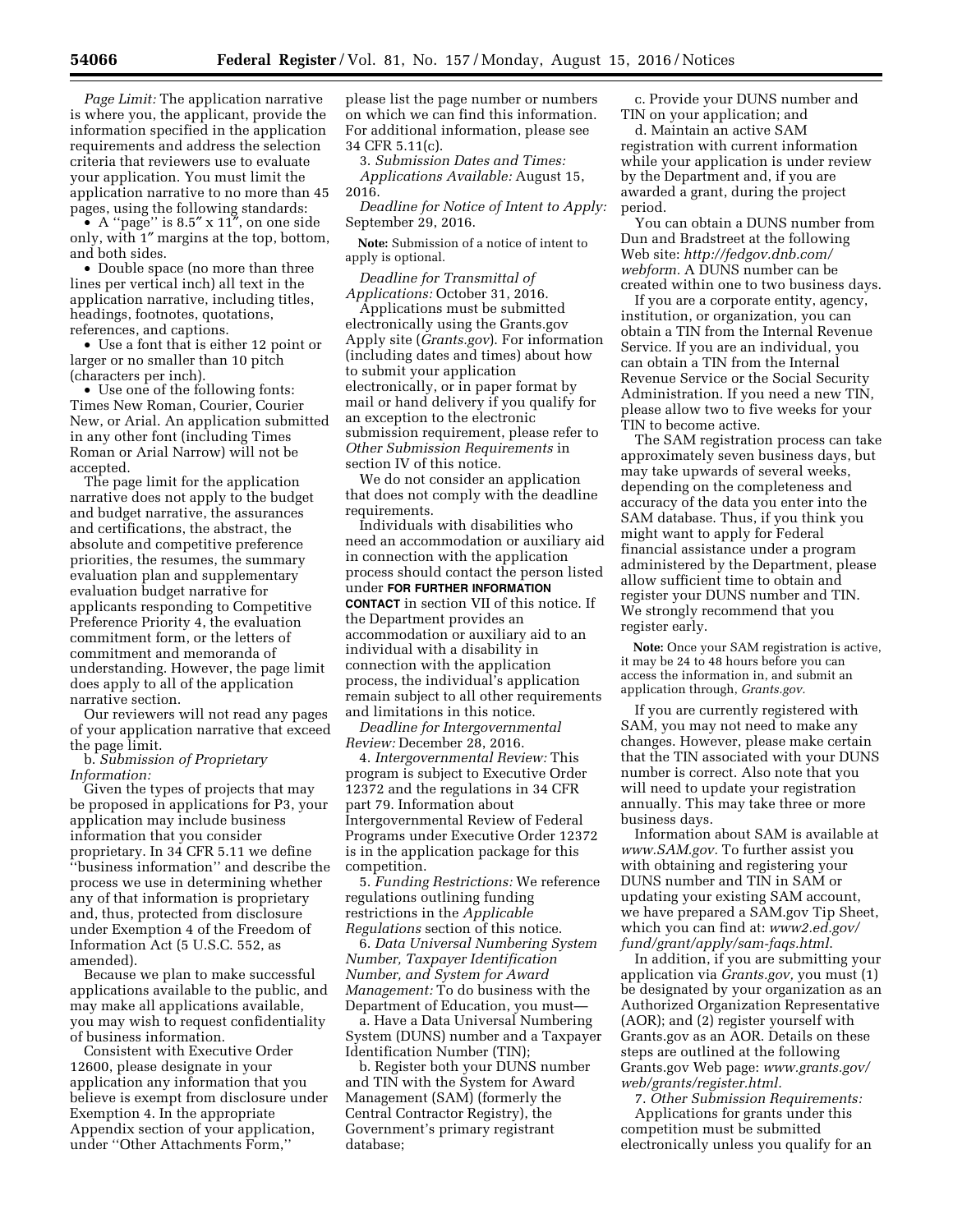exception to this requirement in accordance with the instructions in this section.

a. *Electronic Submission of Applications.* 

Applications for grants under the P3 program, CFDA number 84.420A, must be submitted electronically using the Governmentwide Grants.gov Apply site at *[www.Grants.gov.](http://www.Grants.gov)* Through this site, you will be able to download a copy of the application package, complete it offline, and then upload and submit your application. You may not email an electronic copy of a grant application to us.

We will reject your application if you submit it in paper format unless, as described elsewhere in this section, you qualify for one of the exceptions to the electronic submission requirement and submit, no later than two weeks before the application deadline date, a written statement to the Department that you qualify for one of these exceptions. Further information regarding calculation of the date that is two weeks before the application deadline date is provided later in this section under *Exception to Electronic Submission Requirement.* 

You may access the electronic grant application for P3 at *[www.Grants.gov.](http://www.Grants.gov)*  You must search for the downloadable application package for this competition by the CFDA number. Do not include the CFDA number's alpha suffix in your search (*e.g.,* search for 84.420, not 84.420A).

Please note the following:

• When you enter the *Grants.gov* site, you will find information about submitting an application electronically through the site, as well as the hours of operation.

• Applications received by *Grants.gov* are date and time stamped. Your application must be fully uploaded and submitted and must be date and time stamped by the Grants.gov system no later than 4:30:00 p.m., Washington, DC time, on the application deadline date. Except as otherwise noted in this section, we will not accept your application if it is received—that is, date and time stamped by the *Grants.gov* system—after 4:30:00 p.m., Washington, DC time, on the application deadline date. We do not consider an application that does not comply with the deadline requirements. When we retrieve your application from *Grants.gov,* we will notify you if we are rejecting your application because it was date and time stamped by the *Grants.gov* system after 4:30:00 p.m., Washington, DC time, on the application deadline date.

• The amount of time it can take to upload an application will vary depending on a variety of factors, including the size of the application and the speed of your Internet connection. Therefore, we strongly recommend that you do not wait until the application deadline date to begin the submission process through *Grants.gov.* 

• You should review and follow the Education Submission Procedures for submitting an application through *Grants.gov* that are included in the application package for this competition to ensure that you submit your application in a timely manner to the *Grants.gov* system. You can also find the Education Submission Procedures pertaining to *Grants.gov* under News and Events on the Department's G5 system home page at *[www.G5.gov](http://www.G5.gov)*. In addition, for specific guidance and procedures for submitting an application through *Grants.gov*, please refer to the *Grants.gov* Web site at: *[www.grants.gov/web/grants/applicants/](http://www.grants.gov/web/grants/applicants/apply-for-grants.html) [apply-for-grants.html](http://www.grants.gov/web/grants/applicants/apply-for-grants.html)*.

• You will not receive additional point value because you submit your application in electronic format, nor will we penalize you if you qualify for an exception to the electronic submission requirement, as described elsewhere in this section, and submit your application in paper format.

• You must submit all documents electronically, including all information you typically provide on the following forms: The Application for Federal Assistance (SF 424), the Department of Education Supplemental Information for SF 424, Budget Information—Non-Construction Programs (ED 524), and all necessary assurances and certifications.

• You must upload any narrative sections and all other attachments to your application as files in a read-only, non-modifiable Portable Document Format (PDF). Do not upload an interactive or fillable PDF file. If you upload a file type other than a readonly, non-modifiable PDF (*e.g.,* Word, Excel, WordPerfect, etc.) or submit a password-protected file, we will not review that material. Please note that this could result in your application not being considered for funding because the material in question—for example, the project narrative—is critical to a meaningful review of your proposal. For that reason it is important to allow yourself adequate time to upload all material as PDF files. The Department will not convert material from other formats to PDF.

• Your electronic application must comply with any page-limit requirements described in this notice.

• After you electronically submit your application, you will receive from *Grants.gov* an automatic notification of receipt that contains a *Grants.gov*  tracking number. This notification indicates receipt by *Grants.gov* only, not receipt by the Department. *Grants.gov*  will also notify you automatically by email if your application met all the *Grants.gov* validation requirements or if there were any errors (such as submission of your application by someone other than a registered Authorized Organization Representative, or inclusion of an attachment with a file name that contains special characters). You will be given an opportunity to correct any errors and resubmit, but you must still meet the deadline for submission of applications.

Once your application is successfully validated by *Grants.gov*, the Department will retrieve your application from *Grants.gov* and send you an email with a unique PR/Award number for your application.

These emails do not mean that your application is without any disqualifying errors. While your application may have been successfully validated by *Grants.gov*, it must also meet the Department's application requirements as specified in this notice and in the application instructions. Disqualifying errors could include, for instance, failure to upload attachments in a readonly, non-modifiable PDF; failure to submit a required part of the application; or failure to meet applicant eligibility requirements. It is your responsibility to ensure that your submitted application has met all of the Department's requirements.

• We may request that you provide us original signatures on forms at a later date.

*Application Deadline Date Extension in Case of Technical Issues with the Grants.gov System:* If you are experiencing problems submitting your application through *Grants.gov*, please contact the *Grants.gov* Support Desk, toll free, at 1–800–518–4726. You must obtain a *Grants.gov* Support Desk Case Number and must keep a record of it.

If you are prevented from electronically submitting your application on the application deadline date because of technical problems with the *Grants.gov* system, we will grant you an extension until 4:30:00 p.m., Washington, DC time, the following business day to enable you to transmit your application electronically or by hand delivery. You also may mail your application by following the mailing instructions described elsewhere in this notice.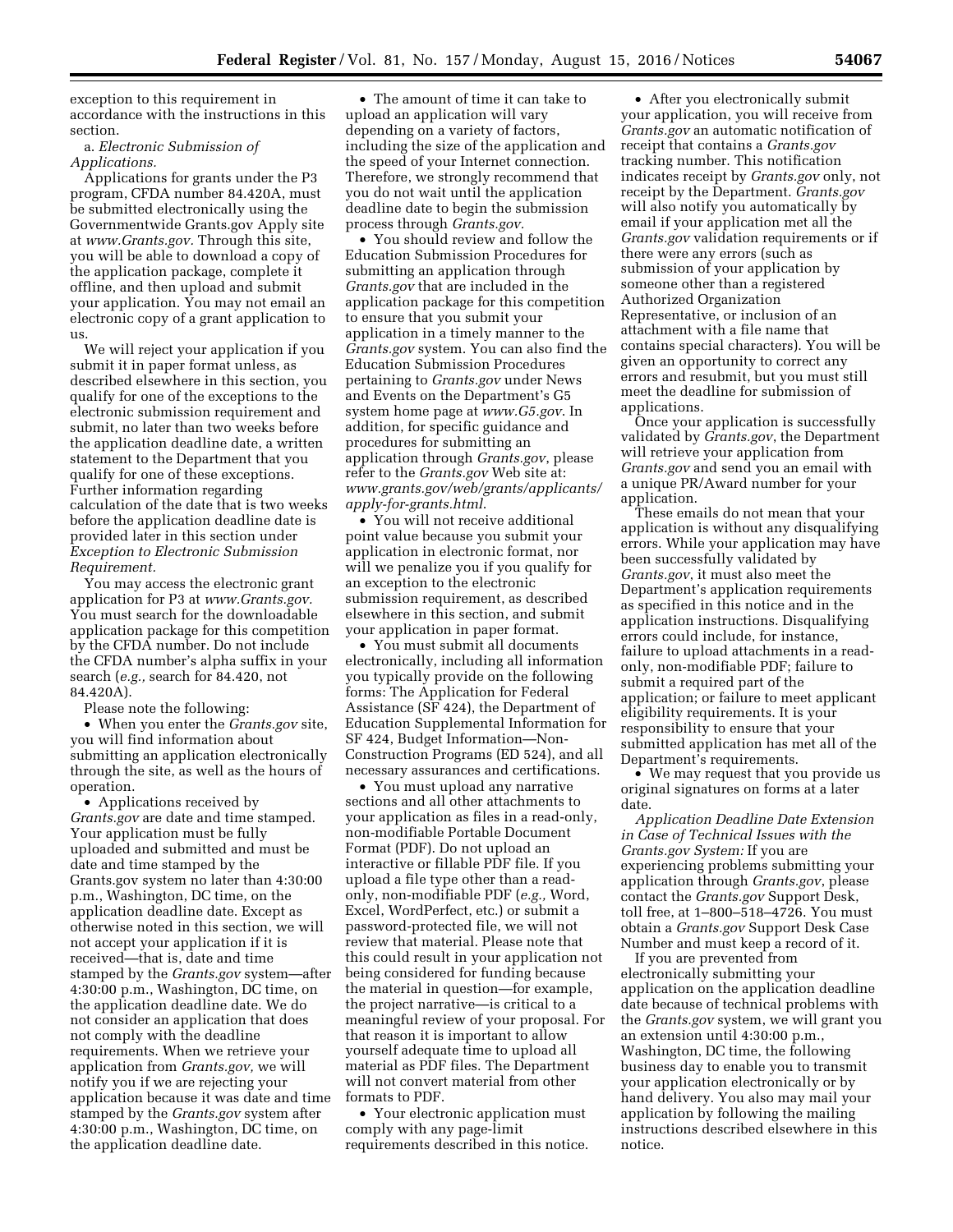If you submit an application after 4:30:00 p.m., Washington, DC time, on the application deadline date, please contact the person listed under **FOR FURTHER INFORMATION CONTACT** in section VII of this notice and provide an explanation of the technical problem you experienced with *Grants.gov*, along with the *Grants.gov* Support Desk Case Number. We will accept your application if we can confirm that a technical problem occurred with the *Grants.gov* system and that that problem affected your ability to submit your application by 4:30:00 p.m., Washington, DC time, on the application deadline date. We will contact you after a determination is made on whether your application will be accepted.

**Note:** The extensions to which we refer in this section apply only to the unavailability of, or technical problems with, the *Grants.gov*  system. We will not grant you an extension if you failed to fully register to submit your application to *Grants.gov* before the application deadline date and time or if the technical problem you experienced is unrelated to the *Grants.gov* system.

*Exception to Electronic Submission Requirement:* You qualify for an exception to the electronic submission requirement, and may submit your application in paper format, if you are unable to submit an application through the *Grants.gov* system because––

• You do not have access to the Internet; or

• You do not have the capacity to upload large documents to the *Grants.gov* system; and

• No later than two weeks before the application deadline date (14 calendar days or, if the fourteenth calendar day before the application deadline date falls on a Federal holiday, the next business day following the Federal holiday), you mail or fax a written statement to the Department, explaining which of the two grounds for an exception prevents you from using the Internet to submit your application.

If you mail your written statement to the Department, it must be postmarked no later than two weeks before the application deadline date. If you fax your written statement to the Department, we must receive the faxed statement no later than two weeks before the application deadline date.

Address and mail or fax your statement to: Braden Goetz, U.S. Department of Education, 400 Maryland Avenue SW., Room 11141, PCP, Washington, DC 20202. FAX: (202) 245– 7838.

Your paper application must be submitted in accordance with the mail or hand-delivery instructions described in this notice.

b. *Submission of Paper Applications by Mail.* 

If you qualify for an exception to the electronic submission requirement, you may mail (through the U.S. Postal Service or a commercial carrier) your application to the Department. You must mail the original and two copies of your application, on or before the application deadline date, to the Department at the following address:

U.S. Department of Education, Application Control Center, Attention: CFDA Number 84.420A, LBJ Basement Level 1, 400 Maryland Avenue SW., Washington, DC 20202–4260

You must show proof of mailing consisting of one of the following:

(1) A legibly dated U.S. Postal Service postmark.

(2) A legible mail receipt with the date of mailing stamped by the U.S. Postal Service.

(3) A dated shipping label, invoice, or receipt from a commercial carrier.

(4) Any other proof of mailing acceptable to the Secretary of the U.S. Department of Education.

If you mail your application through the U.S. Postal Service, we do not accept either of the following as proof of mailing:

(1) A private metered postmark. (2) A mail receipt that is not dated by the U.S. Postal Service.

**Note:** The U.S. Postal Service does not uniformly provide a dated postmark. Before relying on this method, you should check with your local post office.

We will not consider applications postmarked after the application deadline date.

c. *Submission of Paper Applications by Hand Delivery.* 

If you qualify for an exception to the electronic submission requirement, you (or a courier service) may deliver your paper application to the Department by hand. You must deliver the original and two copies of your application by hand, on or before the application deadline date, to the Department at the following address:

U.S. Department of Education, Application Control Center, Attention: CFDA Number 84.420A, 550 12th Street SW., Room 7039, Potomac Center Plaza, Washington, DC 20202–4260.

The Application Control Center accepts hand deliveries daily between 8:00 a.m. and 4:30:00 p.m., Washington, DC time, except Saturdays, Sundays, and Federal holidays.

**Note for Mail or Hand Delivery of Paper Applications:** If you mail or hand deliver your application to the Department—

(1) You must indicate on the envelope and—if not provided by the Department—in Item 11 of the SF 424 the CFDA number, including suffix letter, if any, of the competition under which you are submitting your application; and

(2) The Application Control Center will mail to you a notification of receipt of your grant application. If you do not receive this notification within 15 business days from the application deadline date, you should call the U.S. Department of Education Application Control Center at (202) 245–6288.

## **V. Application Review Information**

1. *Selection Criteria.* The selection criteria for this competition and any subsequent year for which we make awards from the list of unfunded applications from this competition are from the P3 NFP.

The points assigned to each criterion are indicated in the parentheses next to the criterion. An applicant may earn up to 100 points based on the selection criteria. An applicant's final score will include both points awarded based on selection criteria and also any points awarded for the competitive preference priorities.

#### *Selection Criteria*

(a) *Need for Project.* In determining the need for the proposed project, we will consider the magnitude of the need of the target population, as evidenced by the applicant's analysis of data, including data from a comprehensive needs assessment conducted or updated in the past three years, using representative data on youth from the jurisdiction(s) proposing the pilot, that demonstrates how the target population lags behind other groups in achieving positive outcomes and the specific risk factors for this population (5 points).

**Note:** Applicants are encouraged to disaggregate these data according to relevant demographic factors such as race, ethnicity, gender, age, disability status, involvement in systems such as foster care or juvenile justice, status as pregnant or parenting, and other key factors selected by the applicant. If disaggregated data specific to the local population are not available, applicants may refer to disaggregated data available through research, studies, or other sources that describe similarly situated populations as the one the applicant is targeting with its pilot.

**Note:** Applicants do not need to include a copy of the needs assessment but should identify when it was conducted or updated.

(b) *Need for Requested Flexibility, Including Blending of Funds and Other Waivers.* In determining the need for the requested flexibility, including blending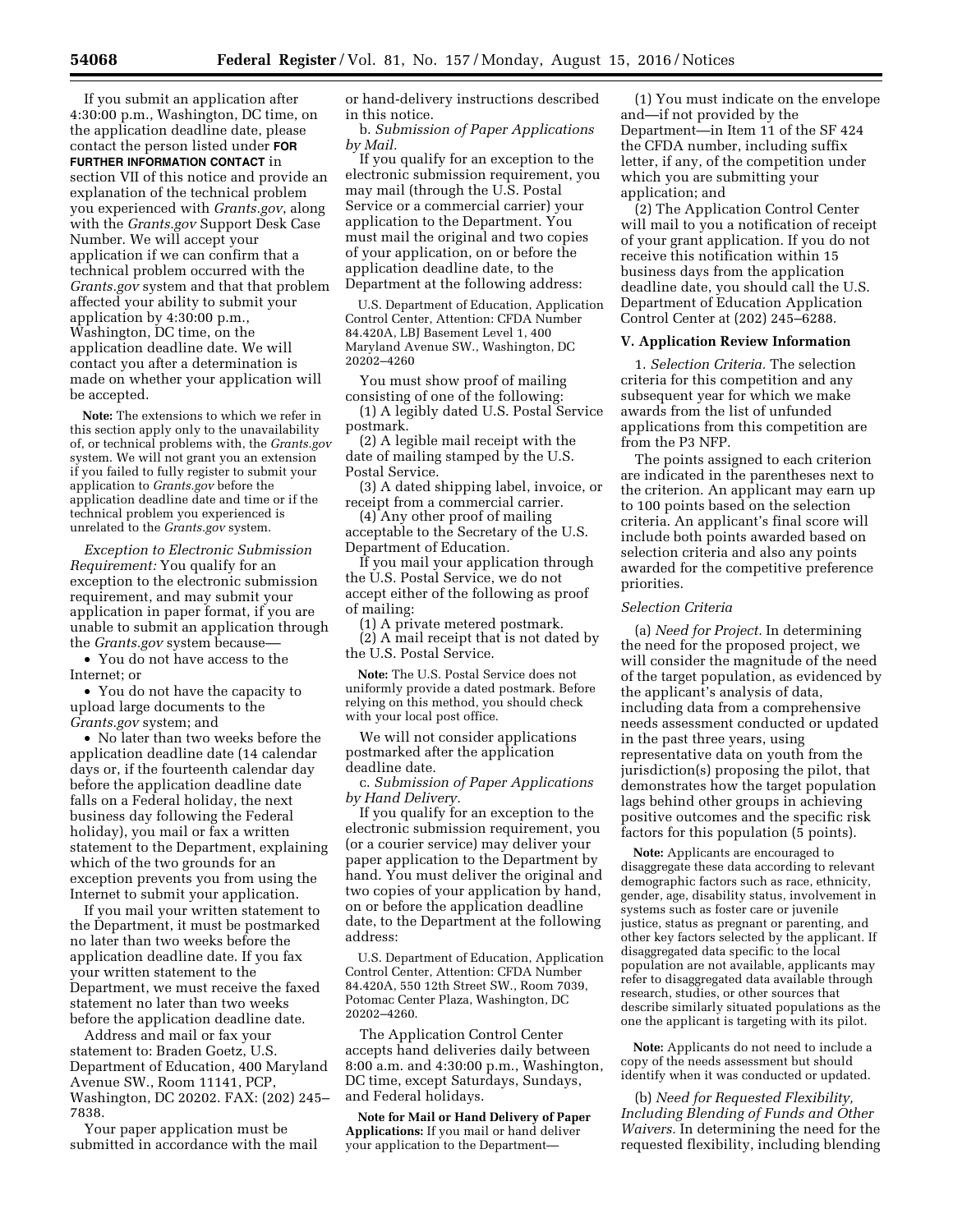of funds and other waivers, we will consider:

1. The strength and clarity of the applicant's justification that each of the specified Federal requirements identified in Table 2 for which the applicant is seeking flexibility hinders implementation of the proposed pilot (10 points); and

2. The strength and quality of the applicant's justification of how each request for flexibility identified in Table 2 (*i.e.,* blending funds and waivers) will increase efficiency or access to services and produce significantly better outcomes for the target population(s) (10 points).

(c) *Project Design.* In determining the strength of the project design, we will consider:

1. The strength and logic of the proposed project design in addressing the gaps and the disparities identified in the response to Selection Criterion (a) (Need for Project) and the barriers identified in the response to Selection Criterion (b) (Need for Requested Flexibility, Including Blending of Funds and Other Waivers). This includes the clarity of the applicant's plan and how the plan differs from current practices. Scoring will account for the strength of both the applicant's narrative and the logic model (10 points);

**Note:** The applicant's narrative should describe how the proposed project will use and coordinate resources, including building on participation in any complementary Federal initiatives or efforts.

2. The strength of the evidence supporting the pilot design and whether the applicant proposes the effective use of interventions based on evidence and evidence-informed interventions (as defined in this notice), as documented by citations to the relevant evidence that informed the applicant's design (5 points);

**Note:** Applicants should cite the studies on interventions and system reforms that informed their pilot design and explain the relevance of the cited evidence to the proposed project in terms of subject matter and evaluation evidence. Applicants proposing reforms on which there are not yet evaluations (such as innovations that have not been formally tested or tested only on a small scale) should document how evidence or practice knowledge informed the proposed pilot design.

3. The strength of the applicant's evidence that the project design, including any protections and safeguards that will be established, ensures that the consequences or impacts of the changes from current practices in serving youth through the proposed funding streams:

A. Will not result in denying or restricting the eligibility of individuals for services that (in whole or in part) are otherwise funded by these programs; and

B. Based on the best available information, will not otherwise adversely affect vulnerable populations that are the recipients of those services (5 points).

(d) *Work Plan and Project Management.* In determining the strength of the work plan and project management, we will consider the strength and completeness of the work plan and project management approach and their likelihood of achieving the objectives of the proposed project on time and within budget, based on—

1. Clearly defined and appropriate responsibilities, timelines, and milestones for accomplishing project tasks;

2. The qualifications of project personnel to ensure proper management of all project activities;

3. How any existing or anticipated barriers to implementation will be overcome (10 points).

**Note:** If the program manager or other key personnel are already on staff, the applicant should provide this person's resume or curriculum vitae.

**Note:** Evaluation activities may be included in the timelines provided as part of the work plan.

(e) *Partnership Capacity.* In determining the strength and capacity of the proposed pilot partnership, we will consider the following factors—

1. How well the applicant demonstrates that it has an effective governance structure in which partners that are necessary to implement the pilot successfully are represented and have the necessary authority, resources, expertise, and incentives to achieve the pilot's goals and resolve unforeseen issues, including by demonstrating the extent to which, and how, participating partners have successfully collaborated to improve outcomes for disconnected youth in the past (10 points);

2. How well the applicant demonstrates that its proposal was designed with substantive input from all relevant stakeholders, including disconnected youth and other community partners (5 points).

**Note:** Where the project design includes job training strategies, the extent of employer input and engagement in the identification of skills and competencies needed by employers, the development of the curriculum, and the offering of work-based learning opportunities, including preapprenticeship and registered apprenticeship, will be considered.

(f) *Data and Performance Management Capacity.* In determining the strength of the applicant's data and performance management capacity, we will consider the following factors-

1. The applicant's capacity to collect, analyze, and use data for decisionmaking, learning, continuous improvement, and accountability, and the strength of the applicant's plan to bridge any gaps in its ability to do so. This capacity includes the extent to which the applicant and partner organizations have tracked and shared data about program participants, services, and outcomes, including the execution of data-sharing agreements that comport with Federal, State, and other privacy laws and requirements, and will continue to do so (10 points);

2. How well the proposed outcome measures, interim indicators, and measurement methodologies specified in Table 4 of the application appropriately and sufficiently gauge results achieved for the target population under the pilot (10 points); and

3. How well the data sources specified in Table 4 of the application can be appropriately accessed and used to reliably measure the proposed outcome measures and interim indicators (5 points).

(g) *Budget and Budget Narrative.* In determining the adequacy of the resources that will be committed to support the project, we will consider the appropriateness of expenses within the budget with regards to cost and to implementing the pilot successfully. We will consider the entirety of funds the applicant will use to support its pilot including start-up grant funds, blended and braided funds included in Table 5, and non-Federal funds including inkind contributions. (5 points)

2. *Review and Selection Process:* We remind potential applicants that in reviewing applications in any discretionary grant competition, the Secretary may consider, under 34 CFR 75.217(d)(3), the past performance of the applicant in carrying out a previous award, such as the applicant's use of funds, achievement of project objectives, and compliance with grant conditions. The Secretary may also consider whether the applicant failed to submit a timely performance report or submitted a report of unacceptable quality.

In addition, in making a competitive grant award, the Secretary requires various assurances including those applicable to Federal civil rights laws that prohibit discrimination in programs or activities receiving Federal financial assistance from the Department of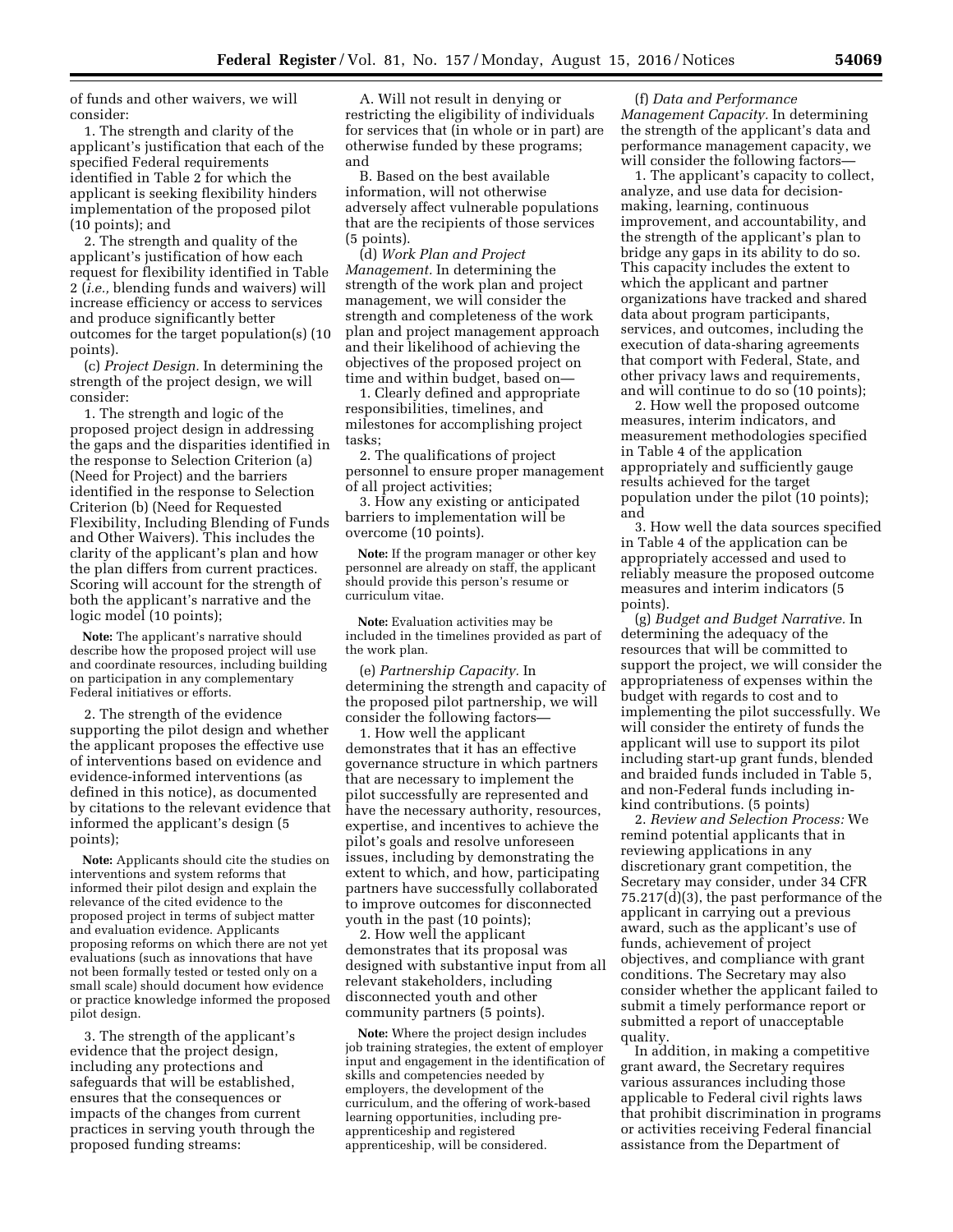Education (34 CFR 100.4, 104.5, 106.4, 108.8, and 110.23).

The Department will screen applications that are submitted in accordance with the requirements in this notice, and will determine which applications are eligible to be read based on whether they have met the eligibility and application requirements established by this notice.

The Department will use reviewers with knowledge and expertise on issues related to improving outcomes for disconnected youth to score the selection criteria. The Department will thoroughly screen all reviewers for conflicts of interest to ensure a fair and competitive review.

Peer reviewers will read, prepare a written evaluation of, and score the assigned applications, based on the seven selection criteria listed in the *Selection Criteria* section of this notice.

In reviewing applications, all reviewers will score Competitive Preference Priority 1 (Improving Outcomes for Youth Who Are Unemployed and Out of School), while reviewers with expertise in evaluation will score Competitive Preference Priority 4 (Site-Specific Evaluation). The Department will assign three points for Competitive Preference Priority 2 (Work-Based Learning Opportunities) if the application proposes to provide all disconnected youth that will be served by the project with paid work-based learning opportunities, such as opportunities during the summer, which are integrated with academic and technical instruction. If you address Competitive Preference Priority 3, provide a HUD Form 50153 (Certification of Consistency with Promise Zone Goals and Implementation) that has been signed by an authorized Promise Zone official.

*Technical scoring.* Reviewers will read, prepare a written evaluation, and assign a technical score to the applications assigned to their panel, using the selection criteria provided in this notice, Competitive Preference Priorities 1 and 4, and the scoring rubric in Appendix B.

ED will then prepare a rank order of applications based on their technical scores.

*Flexibility, including blending of funds and other waivers.* Using this rank order, representatives of the Agencies that administer programs under which flexibility in Federal requirements is sought will evaluate whether the flexibility, including blending of funds and other waivers requested by topscoring applicants, meets the statutory requirements for Performance Partnership Pilots and is otherwise

appropriate. For example, if an applicant is seeking flexibility under programs administered by HHS and DOL, its requests for flexibility will be reviewed by HHS and DOL officials. Applicants may be asked to participate in an interview at this point in the process in order to clarify requests for flexibility and other aspects of their proposals.

For applicants that propose to include funds from FY 2016 competitive grants that have already been awarded, the flexibility review may include consideration of whether the scope, objectives, and target populations of the existing competitive grant award(s) are sufficiently and appropriately aligned with the proposed pilot. Any changes in terms and conditions of the existing competitive grant award(s) required for pilot purposes must be justified by the applicant. The Agencies will review those requests on a case-by-case basis.

If 25 or fewer eligible applications are received, the technical scoring and reviews of flexibility requests may be conducted concurrently.

*Selecting finalists.* Agency officials may recommend the selection of up to 10 projects as Performance Partnership Pilots. In accordance with 34 CFR 75.217(d) and in consultation with the other Agencies, the Secretary will select finalists after considering the rank ordering, the recommendations of the Agencies that administer the programs for which the applicants are seeking flexibility, and other information including an applicant's performance and use of funds and compliance history under a previous award under any Agency program. In selecting pilots, the Agencies may consider high-ranking applications meeting Absolute Priority 2, Absolute Priority 3, and Absolute Priority 4 separately to ensure that there is a diversity of pilots. In addition, as required by the Acts, each pilot must meet all statutory criteria.

For each finalist, ED and any other Agencies implicated in the pilot will negotiate a performance agreement. If a performance agreement cannot be finalized for any applicant, an alternative applicant may be selected as a finalist instead. The recommended projects will be considered finalists until performance agreements are signed by all parties, and pilot designation will be awarded only after finalization and approval of each finalist's performance agreement.

3. *Risk Assessment and Special Conditions:* Consistent with 2 CFR 200.205, before awarding grants under this competition ED conducts a review of the risks posed by applicants. Under 2 CFR 3474.10, the Secretary may

impose special conditions and, in appropriate circumstances, high-risk conditions on a grant if the applicant or grantee is not financially stable; has a history of unsatisfactory performance; has a financial or other management system that does not meet the standards in 2 CFR part 200, subpart D; has not fulfilled the conditions of a prior grant; or is otherwise not responsible.

#### **VI. Award Administration Information**

1. *Award Notices:* If your application is successful, we notify your U.S. Representative and U.S. Senators and send you a Grant Award Notification (GAN); or we may send you an email containing a link to access an electronic version of your GAN. We may notify you informally, also.

If your application is not evaluated or not selected for funding, we notify you.

2. *Administrative and National Policy Requirements:* We identify administrative and national policy requirements in the application package and reference these and other requirements in the *Applicable Regulations* section of this notice.

We reference the regulations outlining the terms and conditions of an award in the *Applicable Regulations* section of this notice and include these and other specific conditions in the GAN. The GAN also incorporates your approved application as part of your binding commitments under the grant.

3. *Reporting:* (a) If you apply for a grant under this competition, you must ensure that you have in place the necessary processes and systems to comply with the reporting requirements in 2 CFR part 170 should you receive funding under the competition. This does not apply if you have an exception under 2 CFR 170.110(b).

(b) At the end of your project period, you must submit a final performance report, including financial information, as directed by the Secretary. If you receive a multiyear award, you must submit an annual performance report that provides the most current performance and financial expenditure information as directed by the Secretary under 34 CFR 75.118. The Secretary may also require more frequent performance reports under 34 CFR 75.720(c). For specific requirements on reporting, please go to *[www.ed.gov/](http://www.ed.gov/fund/grant/apply/appforms/appforms.html) [fund/grant/apply/appforms/](http://www.ed.gov/fund/grant/apply/appforms/appforms.html) [appforms.html](http://www.ed.gov/fund/grant/apply/appforms/appforms.html)*.

(c) Under 34 CFR 75.250(b), the Secretary may provide a grantee with additional funding for data collection analysis and reporting. In this case the Secretary establishes a data collection period.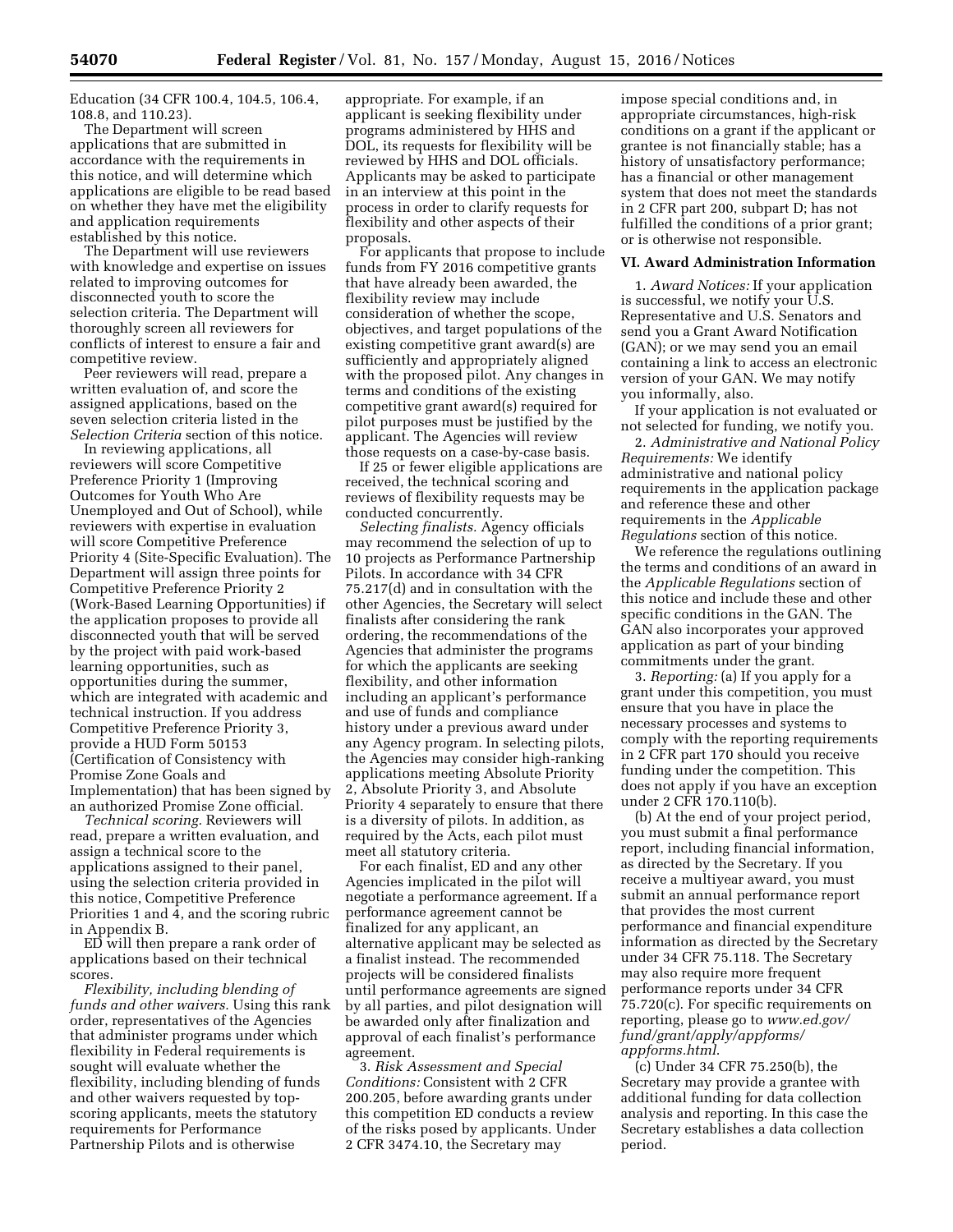4. *Performance Measures:* As described earlier in this notice, the applicant must propose outcome measures and interim indicators to gauge pilot performance using Table 4. At least one outcome measure must be in the domain of education, and at least one outcome measure must be in the domain of employment. Applicants may specify additional employment and education outcome measures, as well as outcome measures in other domains of well-being, such as criminal justice, physical and mental health, and housing. Regardless of the outcome domain, applicants must identify at least one interim indicator for each proposed outcome measure. Applicants must indicate the source of the data for each outcome measure and interim indicator, the proposed frequency of collection, and the methodology used to collect the data. Outcome measures and interim indicators, along with the required reporting frequency for each, will be outlined in P3 performance agreements.

## **VII. Agency Contact**

#### **FOR FURTHER INFORMATION CONTACT:**

Braden Goetz, U.S. Department of Education, 400 Maryland Avenue SW., Room 11141, PCP, Washington, DC 20202. Telephone: (202) 245–7405 or by email: *[disconnectedyouth@ed.gov](mailto:disconnectedyouth@ed.gov)*.

If you use a TDD or a TTY, call the FRS, toll free, at 1–800–877–8339.

#### **VIII. Other Information**

*Accessible Format:* Individuals with disabilities can obtain this document and a copy of the application package in an accessible format (*e.g.,* braille, large print, audiotape, or compact disc) on request to either of the program contact persons listed under **FOR FURTHER INFORMATION CONTACT** in section VII of this notice.

*Electronic Access to This Document:*  The official version of this document is the document published in the **Federal Register**. Free Internet access to the official edition of the **Federal Register**  and the Code of Federal Regulations is available via the Federal Digital System at: *[www.gpo.gov/fdsys](http://www.gpo.gov/fdsys)*. At this site you can view this document, as well as all other documents of this Department published in the **Federal Register,** in text or PDF. To use PDF you must have Adobe Acrobat Reader, which is available free at the site.

You may also access documents of the Department published in the **Federal Register** by using the article search feature at: *[www.federalregister.gov](http://www.federalregister.gov)*. Specifically, through the advanced search feature at this site, you can limit

your search to documents published by the Department.

Dated: August 9, 2016.

# **Johan E. Uvin,**

*Deputy Assistant Secretary, Delegated the Duties of the Assistant Secretary for Career, Technical, and Adult Education.* 

## **Appendix A: Evaluation Commitment Form**

#### **Appendix B: Scoring Rubric**

#### **Appendix A: Evaluation Commitment Form**

An authorized executive of the lead applicant and all other partners, including State, local, tribal, and non-governmental organizations that would be involved in the pilot's implementation, must sign this form and submit it as an attachment to the grant application. The form is not considered in the recommended application page limit.

#### *Commitment To Participate in Required Evaluation Activities*

As the lead applicant or a partner proposing to implement a Performance Partnership Pilot through a Federal grant, I/ we agree to carry out the following activities, which are considered evaluation requirements applicable to all pilots:

*Facilitate Data Collection:* I/we understand that the award of this grant requires me/us to facilitate the collection and/or transmission of data for evaluation and performance monitoring purposes to the lead Federal agency and/or its national evaluator in accordance with applicable Federal, State, and local, and tribal laws, including privacy laws.

The type of data that will be collected includes, but is not limited to, the following:

• Demographic information, including participants' gender, race, age, school status,

and employment status; • Information on the services that participants receive; and

• Outcome measures and interim outcome

indicators, linked at the individual level, which will be used to measure the effects of the pilots.

The lead Federal agency will provide more details to grantees on the data items required for performance and evaluation after grants have been awarded.

*Participate in Evaluation:* I/we understand that participation and full cooperation in the national evaluation of the Performance Partnership Pilot is a condition of this grant award. I/we understand that the national evaluation will include an implementation systems analysis and, for certain sites as appropriate, may also include an impact evaluation. My/our participation will include facilitating site visits and interviews; collaborating in study procedures, including random assignment, if necessary; and transmitting data that are needed for the evaluation of participants in the study sample, including those who may be in a control group.

*Participate in Random Assignment:* I/we agree that if our Performance Partnership Pilot or certain activities in the Pilot is selected for an impact evaluation as part of

the national evaluation, it may be necessary to select participants for admission to Performance Partnership Pilot by a random lottery, using procedures established by the evaluator.

*Secure Consent:* I/we agree to include a consent form for, as appropriate, parents/ guardians and students/participants in the application or enrollment packet for all youth in organizations implementing the Performance Partnership Pilot consistent with any Federal, State, local, and tribal laws that apply. The parental/participant consent forms will be collected prior to the acceptance of participants into Performance Partnership Pilot and before sharing data with the evaluator for the purpose of evaluating the Performance Partnership Pilot.

SIGNATURES Lead Applicant Application

| Lead Applicant                                                                                                                                                                                                                                                                                                                                                                                                                                                                                                |
|---------------------------------------------------------------------------------------------------------------------------------------------------------------------------------------------------------------------------------------------------------------------------------------------------------------------------------------------------------------------------------------------------------------------------------------------------------------------------------------------------------------|
| Print Name                                                                                                                                                                                                                                                                                                                                                                                                                                                                                                    |
| Signature<br>$\begin{tabular}{ll} \multicolumn{2}{c} {\textbf{1}} & \multicolumn{2}{c} {\textbf{1}} & \multicolumn{2}{c} {\textbf{1}} \\ \multicolumn{2}{c} {\textbf{2}} & \multicolumn{2}{c} {\textbf{3}} & \multicolumn{2}{c} {\textbf{4}} \\ \multicolumn{2}{c} {\textbf{4}} & \multicolumn{2}{c} {\textbf{5}} & \multicolumn{2}{c} {\textbf{6}} \\ \multicolumn{2}{c} {\textbf{5}} & \multicolumn{2}{c} {\textbf{6}} & \multicolumn{2}{c} {\textbf{6}} \\ \multicolumn{2}{c} {\textbf{6}} & \multicolumn$ |
| Organization                                                                                                                                                                                                                                                                                                                                                                                                                                                                                                  |
| Date<br><u> Alexandria de la conte</u>                                                                                                                                                                                                                                                                                                                                                                                                                                                                        |
| Partner                                                                                                                                                                                                                                                                                                                                                                                                                                                                                                       |
| Print Name                                                                                                                                                                                                                                                                                                                                                                                                                                                                                                    |
| Signature<br>$\begin{tabular}{lllllllllll} \multicolumn{3}{l}{{\color{blue}{\bf{m}}}} & \multicolumn{3}{l}{\color{blue}{\bf{m}}}\\ \multicolumn{3}{l}{\color{blue}{\bf{m}}}\hspace{0.08cm} & \multicolumn{3}{l}{\color{blue}{\bf{m}}}\hspace{0.08cm} & \multicolumn{3}{l}{\color{blue}{\bf{m}}}\hspace{0.08cm} & \multicolumn{3}{l}{\color{blue}{\bf{m}}}\hspace{0.08cm} & \multicolumn{3}{l}{\color{blue}{\bf{m}}}\hspace{0.08cm} & \multicolumn{3}{l}{\color{blue}{\$                                       |
| Organization                                                                                                                                                                                                                                                                                                                                                                                                                                                                                                  |
| Date<br><u> 1980 - Johann Stoff, deutscher Stoffen und der Stoffen und der Stoffen und der Stoffen und der Stoffen und der Stoffen und der Stoffen und der Stoffen und der Stoffen und der Stoffen und der Stoffen und der Stoffen und d</u>                                                                                                                                                                                                                                                                  |
| Partner                                                                                                                                                                                                                                                                                                                                                                                                                                                                                                       |
| Print Name<br><u> 1980 - Johann Storm, fransk politik (</u>                                                                                                                                                                                                                                                                                                                                                                                                                                                   |
| Signature                                                                                                                                                                                                                                                                                                                                                                                                                                                                                                     |
| Organization                                                                                                                                                                                                                                                                                                                                                                                                                                                                                                  |
| Date                                                                                                                                                                                                                                                                                                                                                                                                                                                                                                          |
| Partner                                                                                                                                                                                                                                                                                                                                                                                                                                                                                                       |
| Print Name                                                                                                                                                                                                                                                                                                                                                                                                                                                                                                    |
| Signature                                                                                                                                                                                                                                                                                                                                                                                                                                                                                                     |
| Organization                                                                                                                                                                                                                                                                                                                                                                                                                                                                                                  |
| Date                                                                                                                                                                                                                                                                                                                                                                                                                                                                                                          |
| Partner                                                                                                                                                                                                                                                                                                                                                                                                                                                                                                       |
| Print Name<br><u> 1980 - Antonio Alemania, prima prestava pre</u>                                                                                                                                                                                                                                                                                                                                                                                                                                             |
| Signature                                                                                                                                                                                                                                                                                                                                                                                                                                                                                                     |
| Organization                                                                                                                                                                                                                                                                                                                                                                                                                                                                                                  |
| Date                                                                                                                                                                                                                                                                                                                                                                                                                                                                                                          |
| Partner                                                                                                                                                                                                                                                                                                                                                                                                                                                                                                       |
| Print Name<br>$\frac{1}{2}$ . The contract of the contract of the contract of the contract of the contract of the contract of the contract of the contract of the contract of the contract of the contract of the contract of the contract of t                                                                                                                                                                                                                                                               |
| Signature<br><u> 1989 - Jan Alexandri, fizikar matematika (h. 1989)</u>                                                                                                                                                                                                                                                                                                                                                                                                                                       |
| Organization                                                                                                                                                                                                                                                                                                                                                                                                                                                                                                  |
| Date<br>the control of the control of the control of                                                                                                                                                                                                                                                                                                                                                                                                                                                          |
|                                                                                                                                                                                                                                                                                                                                                                                                                                                                                                               |

#### **Appendix B: Scoring Rubric**

Reviewers will assign points to an application for each selection sub-criterion, as well as for Competitive Preference Priorities 1 (Improving Outcomes for Youth Who Are Unemployed and Out of School) and 4 (Site-Specific Evaluation). In awarding points for Competitive Preference Priority 1, reviewers will make case-by-case determinations as to how well a particular application meets both parts of the priority. For example, more points may be awarded to an application proposing to serve a higher percentage of disconnected youth who are neither employed nor enrolled in education and who face significant barriers to accessing education and employment, and is likely to result in significantly better educational or employment outcomes for such youth based on the strength of the evidence base and/or logic model underlying the applicant's project design. ED will assign three points to an application for Competitive Preference Priority 2 (Work-Based Learning Opportunities) if the application proposes to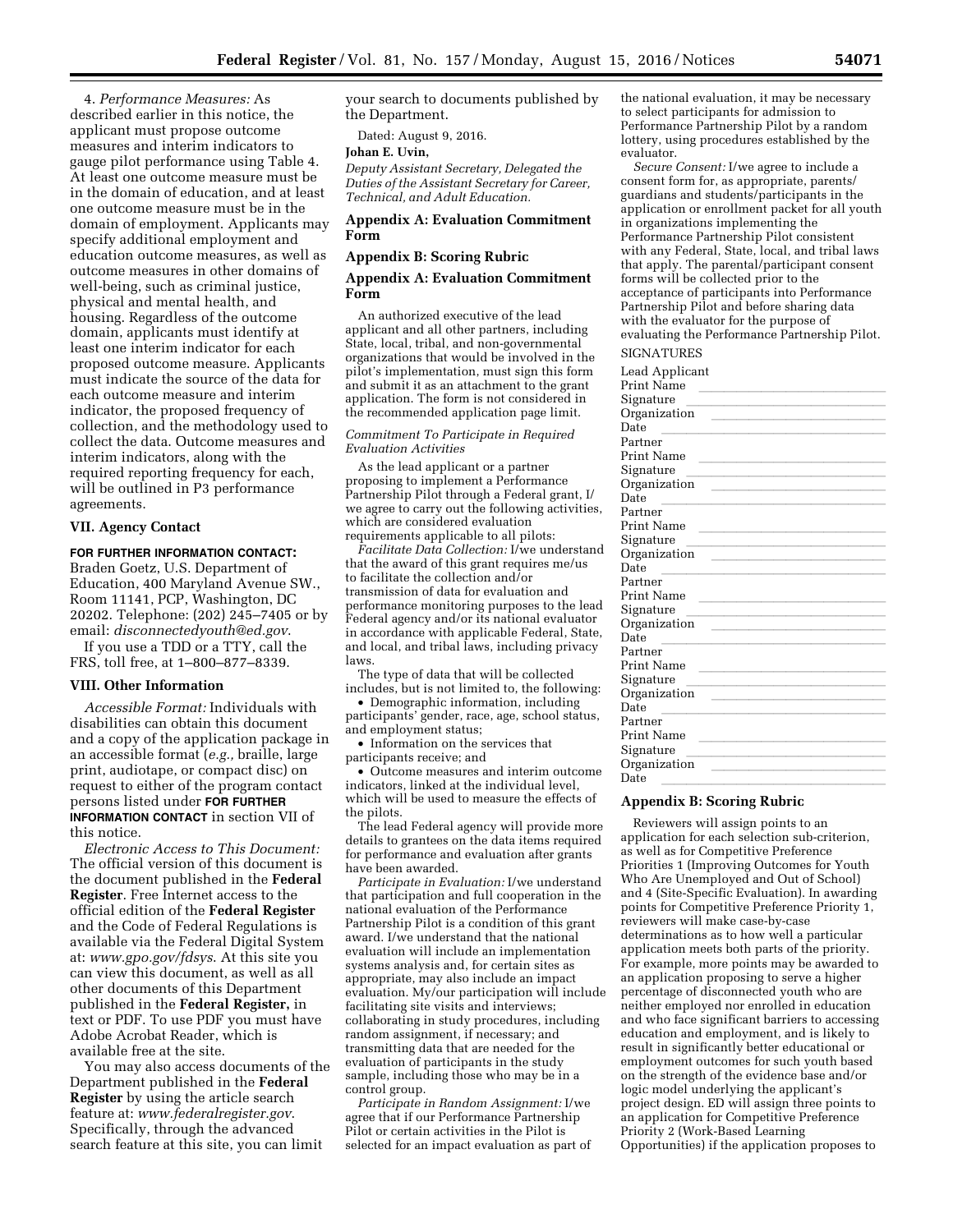provide all disconnected youth that will be served by the project with paid work-based learning opportunities, such as opportunities during the summer, which are integrated with academic and technical instruction. ED will assign two points for Competitive Preference Priority 3 (Promise Zones) to an application if the application includes a HUD Form 50153 (Certification of Consistency with Promise Zone Goals and Implementation) that has been signed by an authorized Promise Zone official. In

awarding points under Competitive Preference Priority 4 (Site-Specific Evaluation), reviewers will consider the clarity and feasibility of the applicant's proposed evaluation design, the appropriateness of the design to best capture key pilot outcomes, the prospective contribution of the evaluation to the knowledge base about serving disconnected youth (including the rigor of the design and the validity and generalizability of the findings), and the applicant's demonstrated

expertise in planning and conducting a randomized controlled trial or quasiexperimental evaluation design study. To help promote consistency across and within the panels that will review P3 applications, the Department has created a scoring rubric for reviewers to aid them in scoring applications.

The scoring rubric below shows the maximum number of points that may be assigned to each criterion, sub-criterion, and competitive preference priority.

| Selection criteria                                                                                                                                                                                                                                                                                                                                                                                                                                                                                                                                                                                                                                                                                                                                                                          | Sub-criterion<br>points | Criterion points |
|---------------------------------------------------------------------------------------------------------------------------------------------------------------------------------------------------------------------------------------------------------------------------------------------------------------------------------------------------------------------------------------------------------------------------------------------------------------------------------------------------------------------------------------------------------------------------------------------------------------------------------------------------------------------------------------------------------------------------------------------------------------------------------------------|-------------------------|------------------|
| (a) Need for Project. In determining the need for the proposed project, we will consider the magnitude<br>of the need of the target population, as evidenced by the applicant's analysis of data, including data<br>from a comprehensive needs assessment conducted or updated within the past three years, using<br>representative data on youth from the jurisdiction(s) proposing the pilot, that demonstrates how the<br>target population lags behind other groups in achieving positive outcomes and the specific risk fac-                                                                                                                                                                                                                                                           |                         | 5                |
| (b) Need for Requested Flexibility, Including Blending of Funds and Other Waivers. In determining the<br>need for the requested flexibility, including blending of funds and other waivers, we will consider:                                                                                                                                                                                                                                                                                                                                                                                                                                                                                                                                                                               |                         | 20               |
| (b)1. The strength and clarity of the applicant's justification that each of the specified Federal require-<br>ments identified in Table 2 for which the applicant is seeking flexibility hinders implementation of the<br>proposed pilot; and                                                                                                                                                                                                                                                                                                                                                                                                                                                                                                                                              | 10                      |                  |
| (b) 2. The strength and quality of the applicant's justification of how each request for flexibility identified<br>in Table 2 (i.e., blending funds and waivers) will increase efficiency or access to services and<br>produce significantly better outcomes for the target population(s)                                                                                                                                                                                                                                                                                                                                                                                                                                                                                                   | 10                      |                  |
| (c) Project Design. In determining the strength of the project design, we will consider:<br>(c) 1. The strength and logic of the proposed project design in addressing the gaps and the disparities<br>identified in the response to Selection Criterion (a) (Need for Project) and the barriers identified in<br>the response to Selection Criterion (b) (Need for Requested Flexibility, Including Blending of Funds<br>and Other Waivers). This includes the clarity of the applicant's plan and how the plan differs from<br>current practices. Scoring will account for the strength of both the applicant's narrative and the logic                                                                                                                                                   |                         | 20               |
| model;<br>(c)2. The strength of the evidence supporting the pilot design and whether the applicant proposes the<br>effective use of interventions based on evidence and evidence-informed interventions (as defined in                                                                                                                                                                                                                                                                                                                                                                                                                                                                                                                                                                      | 10                      |                  |
| this notice) as documented by citations to the relevant evidence that informed the applicant's design;<br>(c) 3. The strength of the applicant's evidence that the project design, including any protections and<br>safeguards that will be established, ensures that the consequences or impacts of the changes from<br>current practices in serving youth through the proposed funding streams:<br>A. Will not result in denying or restricting the eligibility of individuals for services that (in whole or<br>in part) are otherwise funded by these programs; and<br>B. Based on the best available information, will not otherwise adversely affect vulnerable popu-                                                                                                                 | 5                       |                  |
| lations that are the recipients of those services.<br>(d) Work Plan and Project Management. In determining the strength of the work plan and project man-<br>agement, we will consider the strength and completeness of the work plan and project management<br>approach and their likelihood of achieving the objectives of the proposed project on time and within<br>budget, based on-<br>1. Clearly defined and appropriate responsibilities, timelines, and milestones for accomplishing                                                                                                                                                                                                                                                                                               | 5                       |                  |
| project tasks;<br>2. The qualifications of project personnel to ensure proper management of all project activities;<br>3. How any existing or anticipated barriers to implementation will be overcome.                                                                                                                                                                                                                                                                                                                                                                                                                                                                                                                                                                                      |                         | 10               |
| (e) Partnership Capacity. In determining the strength and capacity of the proposed pilot partnership, we<br>will consider the following factors-                                                                                                                                                                                                                                                                                                                                                                                                                                                                                                                                                                                                                                            |                         | 15               |
| (e)1. How well the applicant demonstrates that it has an effective governance structure in which part-<br>ners that are necessary to implement the pilot successfully are represented and have the necessary<br>authority, resources, expertise, and incentives to achieve the pilot's goals and resolve unforeseen<br>issues, including by demonstrating the extent to which, and how, participating partners have suc-                                                                                                                                                                                                                                                                                                                                                                    |                         |                  |
| cessfully collaborated to improve outcomes for disconnected youth in the past;<br>(e)2. How well the applicant demonstrates that its proposal was designed with substantive input from                                                                                                                                                                                                                                                                                                                                                                                                                                                                                                                                                                                                      | 10                      |                  |
| all relevant stakeholders, including disconnected youth and other community partners.<br>(f) Data and Performance Management Capacity. In determining the strength of the applicant's data<br>and performance management capacity, we will consider the following factors-                                                                                                                                                                                                                                                                                                                                                                                                                                                                                                                  | 5                       | 25               |
| (f)1. The applicant's capacity to collect, analyze, and use data for decision-making, learning, contin-<br>uous improvement, and accountability, and the strength of the applicant's plan to bridge any gaps in<br>its ability to do so. This capacity includes the extent to which the applicant and partner organizations<br>have tracked and shared data about program participants, services, and outcomes, including the<br>execution of data-sharing agreements that comport with Federal, State, and other privacy laws and<br>requirements, and will continue to do so;<br>(f)2. How well the proposed outcome measures, interim indicators, and measurement methodologies<br>specified in Table 4 of the application appropriately and sufficiently gauge results achieved for the | 10                      |                  |

target population under the pilot; and 10 ..............................